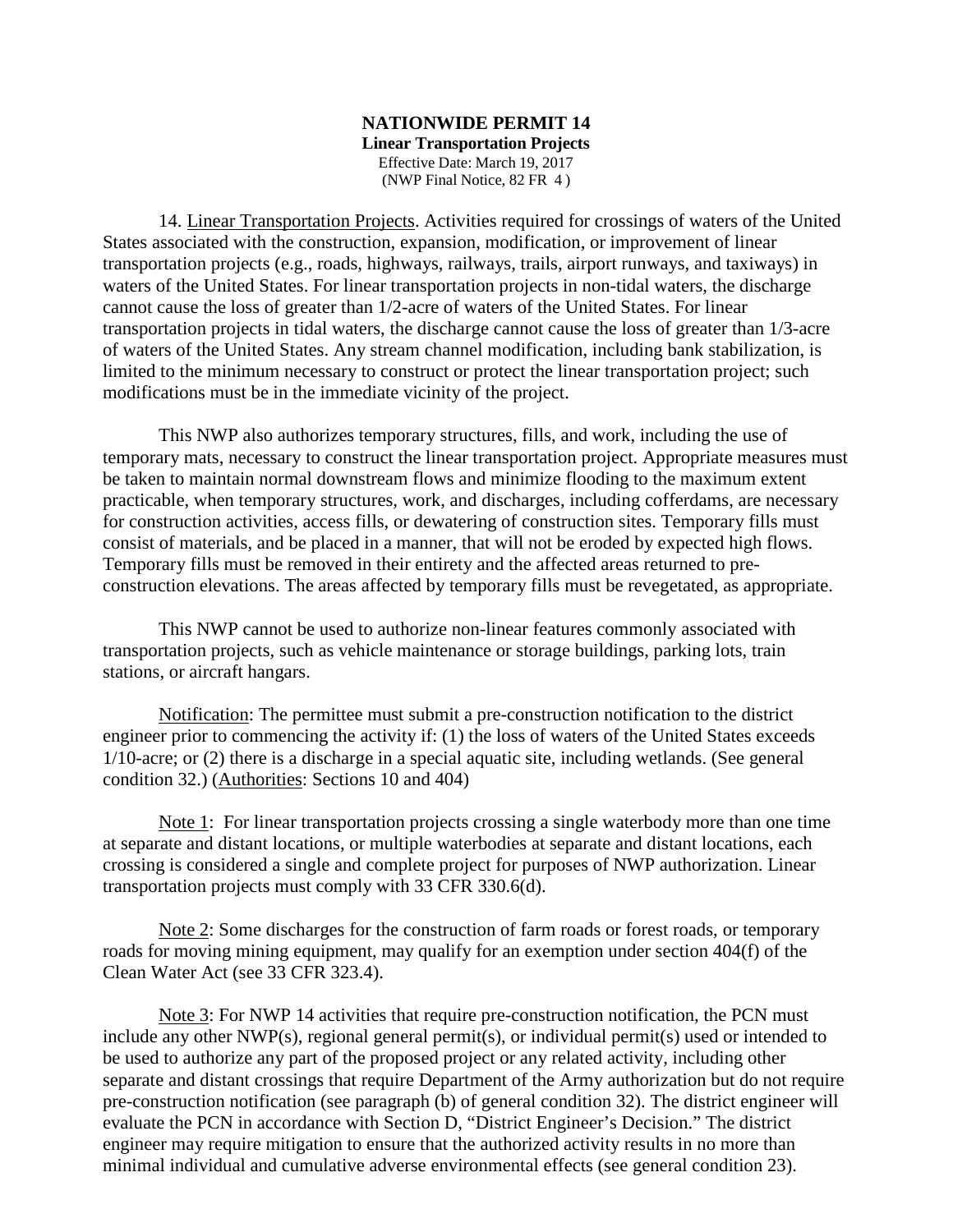## Nationwide Permit General Conditions

Note: To qualify for NWP authorization, the prospective permittee must comply with the following general conditions, as applicable, in addition to any regional or case-specific conditions imposed by the division engineer or district engineer. Prospective permittees should contact the appropriate Corps district office to determine if regional conditions have been imposed on an NWP. Prospective permittees should also contact the appropriate Corps district office to determine the status of Clean Water Act Section 401 water quality certification and/or Coastal Zone Management Act consistency for an NWP. Every person who may wish to obtain permit authorization under one or more NWPs, or who is currently relying on an existing or prior permit authorization under one or more NWPs, has been and is on notice that all of the provisions of 33 CFR 330.1 through 330.6 apply to every NWP authorization. Note especially 33 CFR 330.5 relating to the modification, suspension, or revocation of any NWP authorization.

1. Navigation. (a) No activity may cause more than a minimal adverse effect on navigation.

(b) Any safety lights and signals prescribed by the U.S. Coast Guard, through regulations or otherwise, must be installed and maintained at the permittee's expense on authorized facilities in navigable waters of the United States.

(c) The permittee understands and agrees that, if future operations by the United States require the removal, relocation, or other alteration, of the structure or work herein authorized, or if, in the opinion of the Secretary of the Army or his authorized representative, said structure or work shall cause unreasonable obstruction to the free navigation of the navigable waters, the permittee will be required, upon due notice from the Corps of Engineers, to remove, relocate, or alter the structural work or obstructions caused thereby, without expense to the United States. No claim shall be made against the United States on account of any such removal or alteration.

2. Aquatic Life Movements. No activity may substantially disrupt the necessary life cycle movements of those species of aquatic life indigenous to the waterbody, including those species that normally migrate through the area, unless the activity's primary purpose is to impound water. All permanent and temporary crossings of waterbodies shall be suitably culverted, bridged, or otherwise designed and constructed to maintain low flows to sustain the movement of those aquatic species. If a bottomless culvert cannot be used, then the crossing should be designed and constructed to minimize adverse effects to aquatic life movements.

3. Spawning Areas. Activities in spawning areas during spawning seasons must be avoided to the maximum extent practicable. Activities that result in the physical destruction (e.g., through excavation, fill, or downstream smothering by substantial turbidity) of an important spawning area are not authorized.

4. Migratory Bird Breeding Areas. Activities in waters of the United States that serve as breeding areas for migratory birds must be avoided to the maximum extent practicable.

5. Shellfish Beds. No activity may occur in areas of concentrated shellfish populations, unless the activity is directly related to a shellfish harvesting activity authorized by NWPs 4 and 48, or is a shellfish seeding or habitat restoration activity authorized by NWP 27.

6. Suitable Material. No activity may use unsuitable material (e.g., trash, debris, car bodies, asphalt, etc.). Material used for construction or discharged must be free from toxic pollutants in toxic amounts (see section 307 of the Clean Water Act).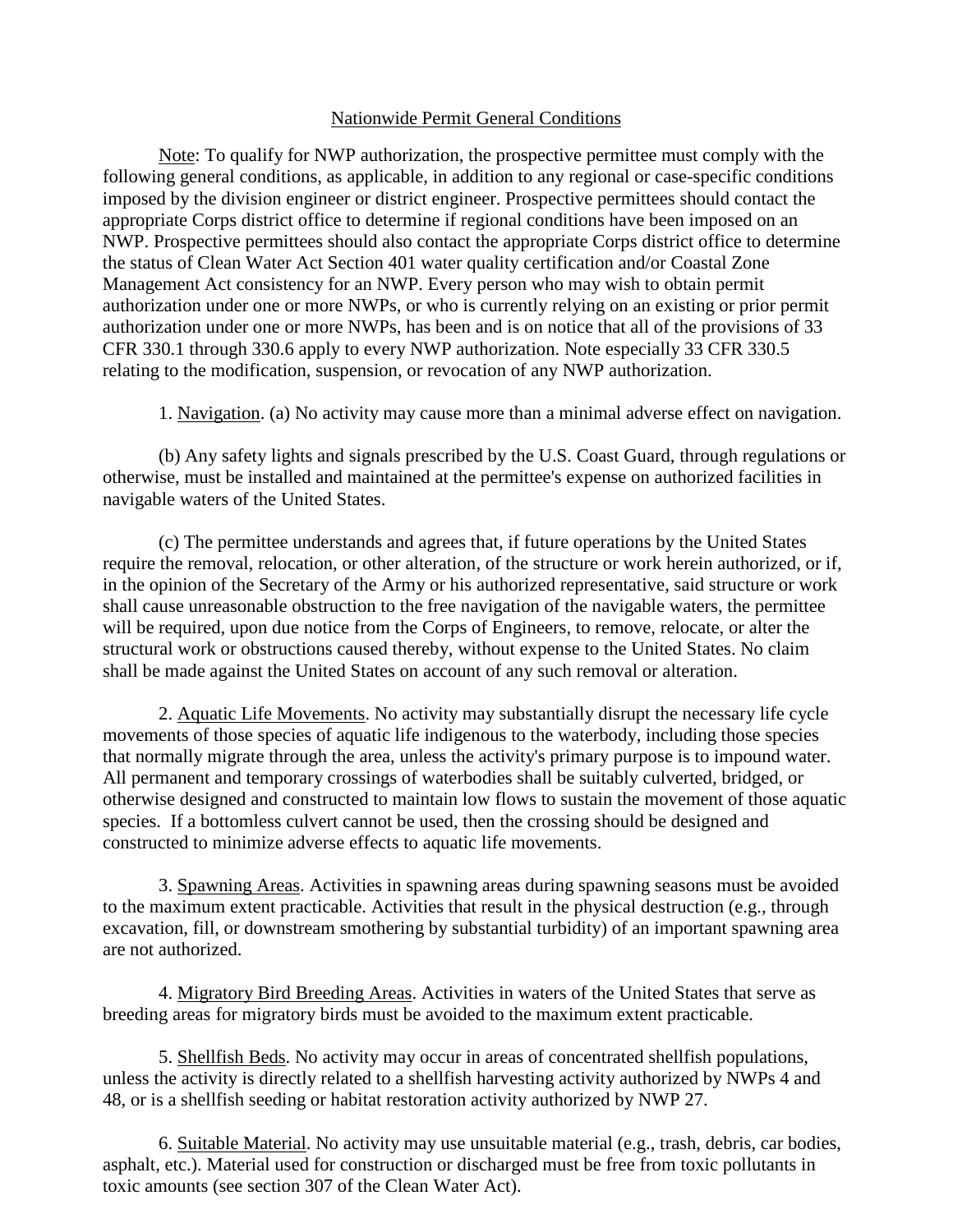7. Water Supply Intakes. No activity may occur in the proximity of a public water supply intake, except where the activity is for the repair or improvement of public water supply intake structures or adjacent bank stabilization.

8. Adverse Effects From Impoundments. If the activity creates an impoundment of water, adverse effects to the aquatic system due to accelerating the passage of water, and/or restricting its flow must be minimized to the maximum extent practicable.

9. Management of Water Flows. To the maximum extent practicable, the pre-construction course, condition, capacity, and location of open waters must be maintained for each activity, including stream channelization, storm water management activities, and temporary and permanent road crossings, except as provided below. The activity must be constructed to withstand expected high flows. The activity must not restrict or impede the passage of normal or high flows, unless the primary purpose of the activity is to impound water or manage high flows. The activity may alter the pre-construction course, condition, capacity, and location of open waters if it benefits the aquatic environment (e.g., stream restoration or relocation activities).

10. Fills Within 100-Year Floodplains. The activity must comply with applicable FEMAapproved state or local floodplain management requirements.

11. Equipment. Heavy equipment working in wetlands or mudflats must be placed on mats, or other measures must be taken to minimize soil disturbance.

12. Soil Erosion and Sediment Controls. Appropriate soil erosion and sediment controls must be used and maintained in effective operating condition during construction, and all exposed soil and other fills, as well as any work below the ordinary high water mark or high tide line, must be permanently stabilized at the earliest practicable date. Permittees are encouraged to perform work within waters of the United States during periods of low-flow or no-flow, or during low tides.

13. Removal of Temporary Fills. Temporary fills must be removed in their entirety and the affected areas returned to pre-construction elevations. The affected areas must be revegetated, as appropriate.

14. Proper Maintenance. Any authorized structure or fill shall be properly maintained, including maintenance to ensure public safety and compliance with applicable NWP general conditions, as well as any activity-specific conditions added by the district engineer to an NWP authorization.

15. Single and Complete Project. The activity must be a single and complete project. The same NWP cannot be used more than once for the same single and complete project.

16. Wild and Scenic Rivers. (a) No NWP activity may occur in a component of the National Wild and Scenic River System, or in a river officially designated by Congress as a "study river" for possible inclusion in the system while the river is in an official study status, unless the appropriate Federal agency with direct management responsibility for such river, has determined in writing that the proposed activity will not adversely affect the Wild and Scenic River designation or study status.

(b) If a proposed NWP activity will occur in a component of the National Wild and Scenic River System, or in a river officially designated by Congress as a "study river" for possible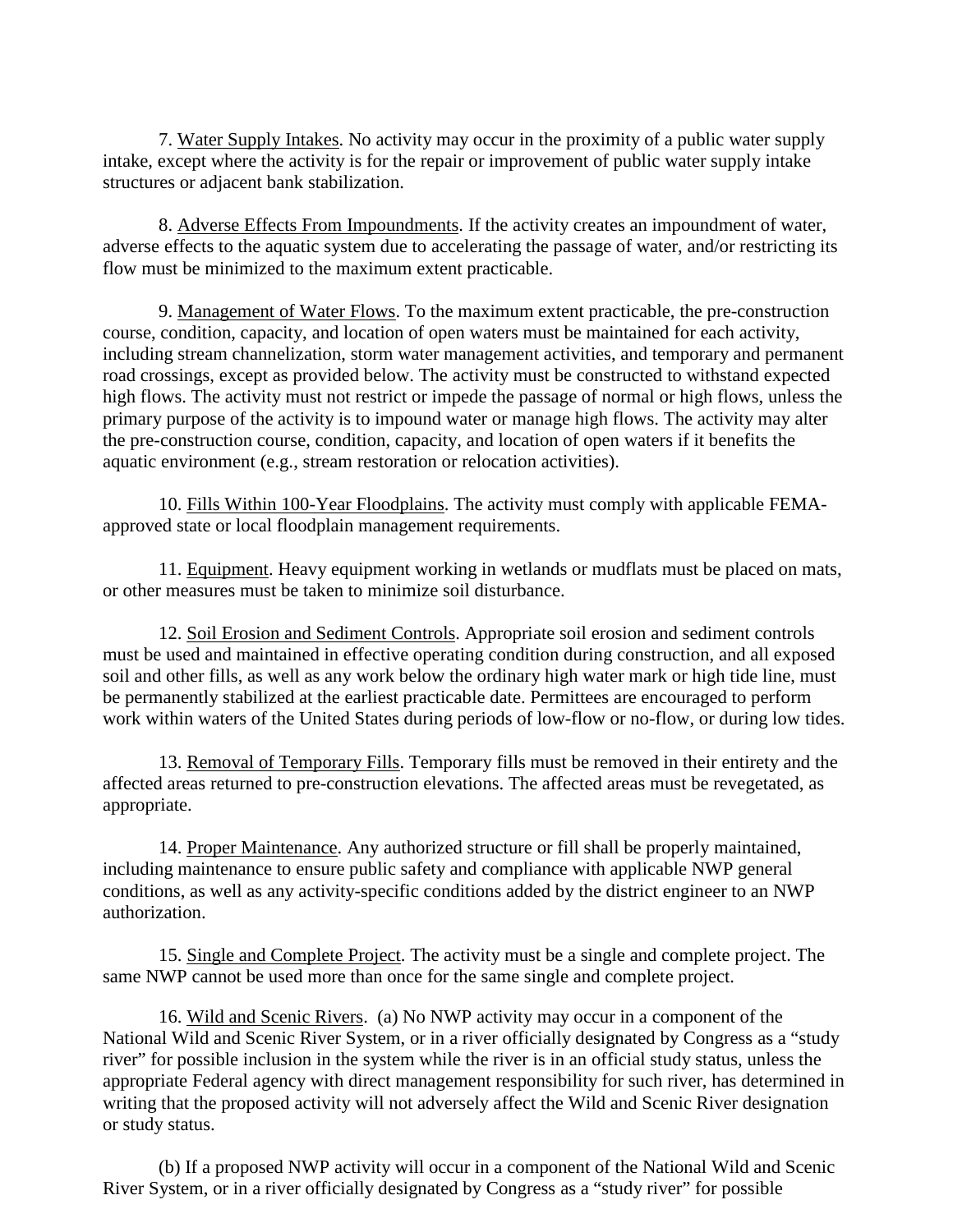inclusion in the system while the river is in an official study status, the permittee must submit a pre-construction notification (see general condition 32). The district engineer will coordinate the PCN with the Federal agency with direct management responsibility for that river. The permittee shall not begin the NWP activity until notified by the district engineer that the Federal agency with direct management responsibility for that river has determined in writing that the proposed NWP activity will not adversely affect the Wild and Scenic River designation or study status.

(c) Information on Wild and Scenic Rivers may be obtained from the appropriate Federal land management agency responsible for the designated Wild and Scenic River or study river (e.g., National Park Service, U.S. Forest Service, Bureau of Land Management, U.S. Fish and Wildlife Service). Information on these rivers is also available at: http://www.rivers.gov/.

17. Tribal Rights. No NWP activity may cause more than minimal adverse effects on tribal rights (including treaty rights), protected tribal resources, or tribal lands.

18. Endangered Species. (a) No activity is authorized under any NWP which is likely to directly or indirectly jeopardize the continued existence of a threatened or endangered species or a species proposed for such designation, as identified under the Federal Endangered Species Act (ESA), or which will directly or indirectly destroy or adversely modify the critical habitat of such species. No activity is authorized under any NWP which "may affect" a listed species or critical habitat, unless ESA section 7 consultation addressing the effects of the proposed activity has been completed. Direct effects are the immediate effects on listed species and critical habitat caused by the NWP activity. Indirect effects are those effects on listed species and critical habitat that are caused by the NWP activity and are later in time, but still are reasonably certain to occur.

(b) Federal agencies should follow their own procedures for complying with the requirements of the ESA. If pre-construction notification is required for the proposed activity, the Federal permittee must provide the district engineer with the appropriate documentation to demonstrate compliance with those requirements. The district engineer will verify that the appropriate documentation has been submitted. If the appropriate documentation has not been submitted, additional ESA section 7 consultation may be necessary for the activity and the respective federal agency would be responsible for fulfilling its obligation under section 7 of the ESA.

(c) Non-federal permittees must submit a pre-construction notification to the district engineer if any listed species or designated critical habitat might be affected or is in the vicinity of the activity, or if the activity is located in designated critical habitat, and shall not begin work on the activity until notified by the district engineer that the requirements of the ESA have been satisfied and that the activity is authorized. For activities that might affect Federally-listed endangered or threatened species or designated critical habitat, the pre-construction notification must include the name(s) of the endangered or threatened species that might be affected by the proposed activity or that utilize the designated critical habitat that might be affected by the proposed activity. The district engineer will determine whether the proposed activity "may affect" or will have "no effect" to listed species and designated critical habitat and will notify the non-Federal applicant of the Corps' determination within 45 days of receipt of a complete preconstruction notification. In cases where the non-Federal applicant has identified listed species or critical habitat that might be affected or is in the vicinity of the activity, and has so notified the Corps, the applicant shall not begin work until the Corps has provided notification that the proposed activity will have "no effect" on listed species or critical habitat, or until ESA section 7 consultation has been completed. If the non-Federal applicant has not heard back from the Corps within 45 days, the applicant must still wait for notification from the Corps.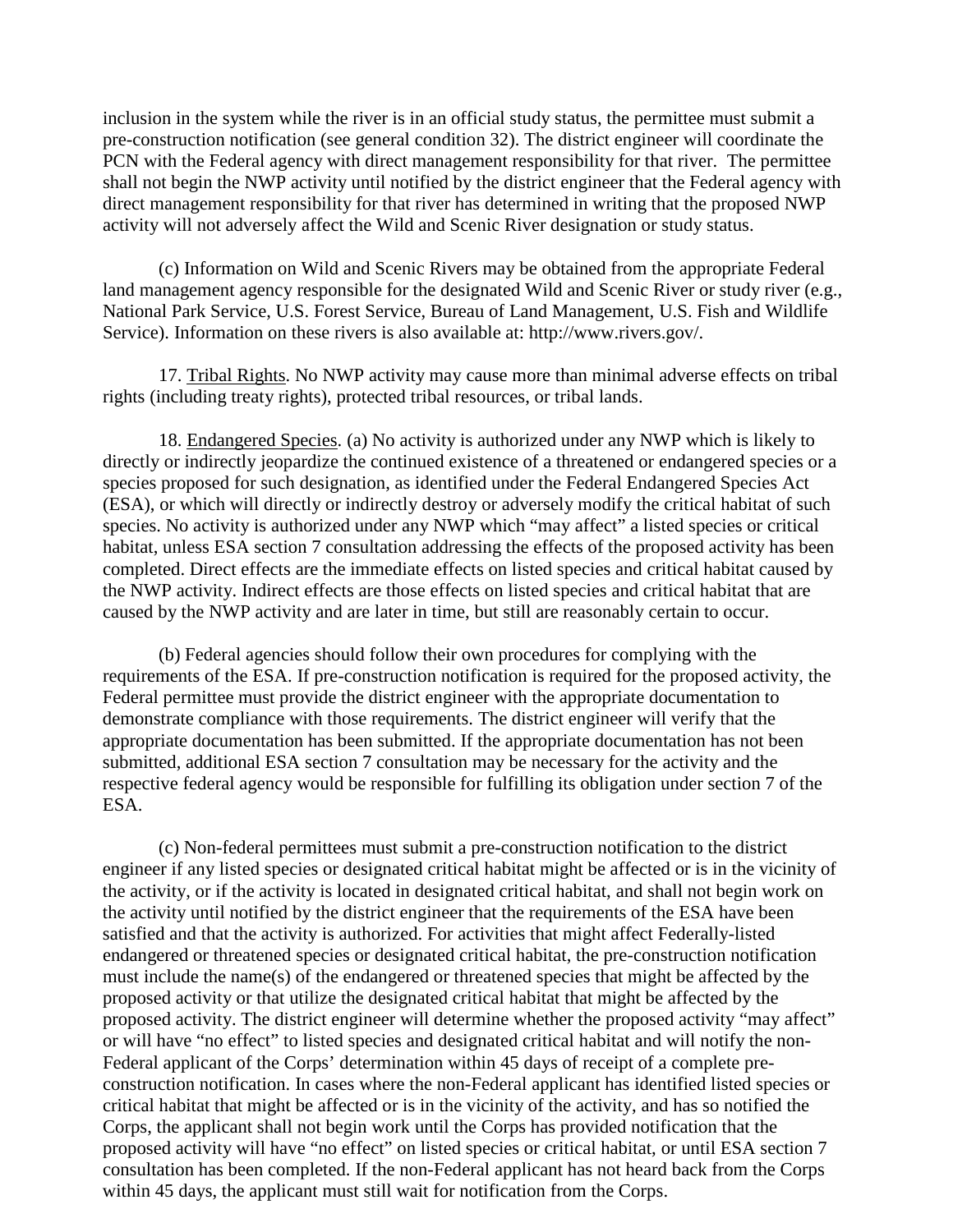(d) As a result of formal or informal consultation with the FWS or NMFS the district engineer may add species-specific permit conditions to the NWPs.

(e) Authorization of an activity by an NWP does not authorize the "take" of a threatened or endangered species as defined under the ESA. In the absence of separate authorization (e.g., an ESA Section 10 Permit, a Biological Opinion with "incidental take" provisions, etc.) from the FWS or the NMFS, the Endangered Species Act prohibits any person subject to the jurisdiction of the United States to take a listed species, where "take" means to harass, harm, pursue, hunt, shoot, wound, kill, trap, capture, or collect, or to attempt to engage in any such conduct. The word "harm" in the definition of "take'' means an act which actually kills or injures wildlife. Such an act may include significant habitat modification or degradation where it actually kills or injures wildlife by significantly impairing essential behavioral patterns, including breeding, feeding or sheltering.

(f) If the non-federal permittee has a valid ESA section  $10(a)(1)(B)$  incidental take permit with an approved Habitat Conservation Plan for a project or a group of projects that includes the proposed NWP activity, the non-federal applicant should provide a copy of that ESA section  $10(a)(1)(B)$  permit with the PCN required by paragraph (c) of this general condition. The district engineer will coordinate with the agency that issued the ESA section  $10(a)(1)(B)$  permit to determine whether the proposed NWP activity and the associated incidental take were considered in the internal ESA section 7 consultation conducted for the ESA section  $10(a)(1)(B)$  permit. If that coordination results in concurrence from the agency that the proposed NWP activity and the associated incidental take were considered in the internal ESA section 7 consultation for the ESA section  $10(a)(1)(B)$  permit, the district engineer does not need to conduct a separate ESA section 7 consultation for the proposed NWP activity. The district engineer will notify the non-federal applicant within 45 days of receipt of a complete pre-construction notification whether the ESA section  $10(a)(1)(B)$  permit covers the proposed NWP activity or whether additional ESA section 7 consultation is required.

(g) Information on the location of threatened and endangered species and their critical habitat can be obtained directly from the offices of the FWS and NMFS or their world wide web pages at http://www.fws.gov/ or http://www.fws.gov/ipac and http://www.nmfs.noaa.gov/pr/species/esa/ respectively.

19. Migratory Birds and Bald and Golden Eagles. The permittee is responsible for ensuring their action complies with the Migratory Bird Treaty Act and the Bald and Golden Eagle Protection Act. The permittee is responsible for contacting appropriate local office of the U.S. Fish and Wildlife Service to determine applicable measures to reduce impacts to migratory birds or eagles, including whether "incidental take" permits are necessary and available under the Migratory Bird Treaty Act or Bald and Golden Eagle Protection Act for a particular activity.

20. Historic Properties. (a) In cases where the district engineer determines that the activity may have the potential to cause effects to properties listed, or eligible for listing, in the National Register of Historic Places, the activity is not authorized, until the requirements of Section 106 of the National Historic Preservation Act (NHPA) have been satisfied.

(b) Federal permittees should follow their own procedures for complying with the requirements of section 106 of the National Historic Preservation Act. If pre-construction notification is required for the proposed NWP activity, the Federal permittee must provide the district engineer with the appropriate documentation to demonstrate compliance with those requirements. The district engineer will verify that the appropriate documentation has been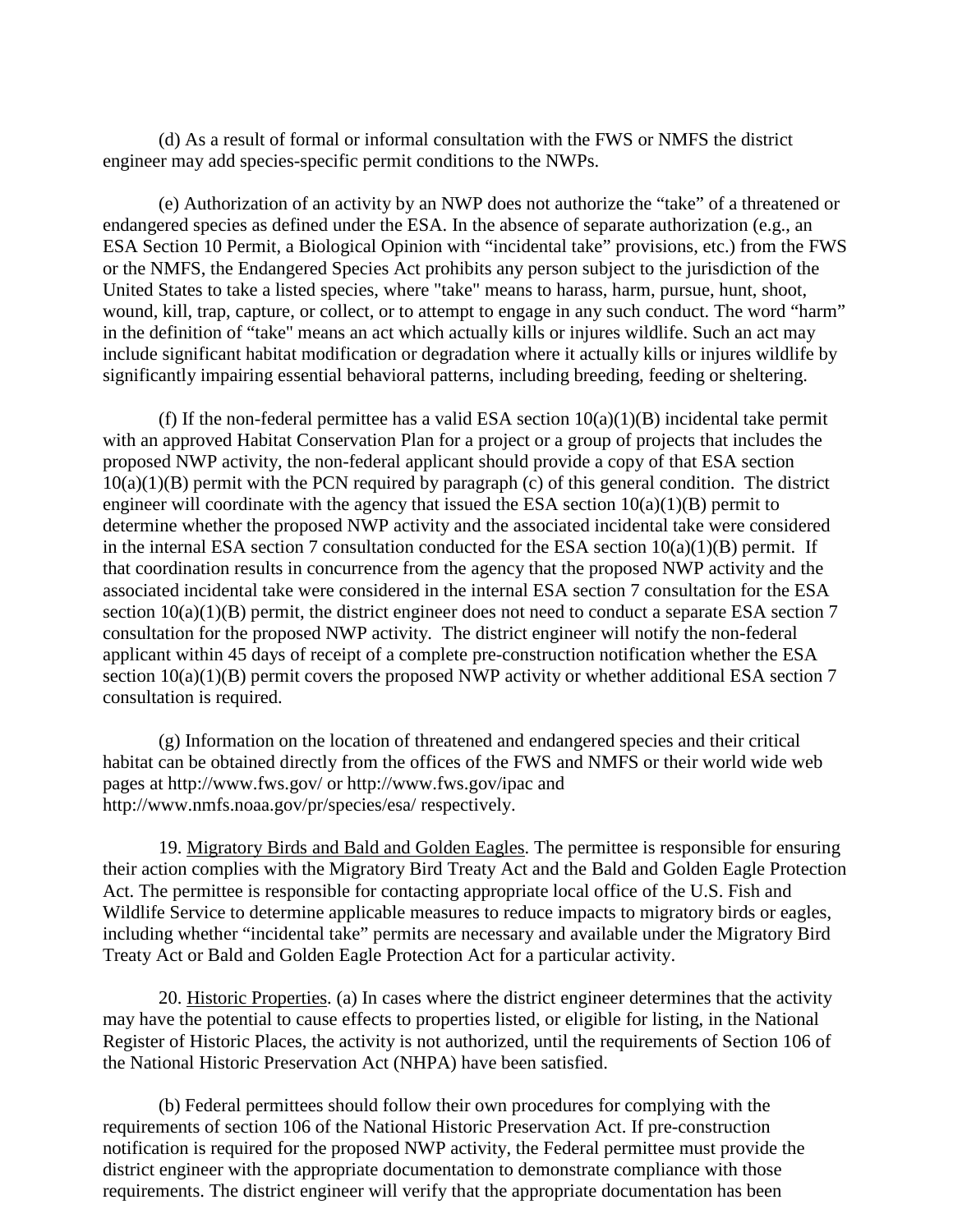submitted. If the appropriate documentation is not submitted, then additional consultation under section 106 may be necessary. The respective federal agency is responsible for fulfilling its obligation to comply with section 106.

(c) Non-federal permittees must submit a pre-construction notification to the district engineer if the NWP activity might have the potential to cause effects to any historic properties listed on, determined to be eligible for listing on, or potentially eligible for listing on the National Register of Historic Places, including previously unidentified properties. For such activities, the pre-construction notification must state which historic properties might have the potential to be affected by the proposed NWP activity or include a vicinity map indicating the location of the historic properties or the potential for the presence of historic properties. Assistance regarding information on the location of, or potential for, the presence of historic properties can be sought from the State Historic Preservation Officer, Tribal Historic Preservation Officer, or designated tribal representative, as appropriate, and the National Register of Historic Places (see 33 CFR 330.4(g)). When reviewing pre-construction notifications, district engineers will comply with the current procedures for addressing the requirements of section 106 of the National Historic Preservation Act. The district engineer shall make a reasonable and good faith effort to carry out appropriate identification efforts, which may include background research, consultation, oral history interviews, sample field investigation, and field survey. Based on the information submitted in the PCN and these identification efforts, the district engineer shall determine whether the proposed NWP activity has the potential to cause effects on the historic properties. Section 106 consultation is not required when the district engineer determines that the activity does not have the potential to cause effects on historic properties (see 36 CFR 800.3(a)). Section 106 consultation is required when the district engineer determines that the activity has the potential to cause effects on historic properties. The district engineer will conduct consultation with consulting parties identified under 36 CFR 800.2(c) when he or she makes any of the following effect determinations for the purposes of section 106 of the NHPA: no historic properties affected, no adverse effect, or adverse effect. Where the non-Federal applicant has identified historic properties on which the activity might have the potential to cause effects and so notified the Corps, the non-Federal applicant shall not begin the activity until notified by the district engineer either that the activity has no potential to cause effects to historic properties or that NHPA section 106 consultation has been completed.

(d) For non-federal permittees, the district engineer will notify the prospective permittee within 45 days of receipt of a complete pre-construction notification whether NHPA section 106 consultation is required. If NHPA section 106 consultation is required, the district engineer will notify the non-Federal applicant that he or she cannot begin the activity until section 106 consultation is completed. If the non-Federal applicant has not heard back from the Corps within 45 days, the applicant must still wait for notification from the Corps.

(e) Prospective permittees should be aware that section 110k of the NHPA (54 U.S.C. 306113) prevents the Corps from granting a permit or other assistance to an applicant who, with intent to avoid the requirements of section 106 of the NHPA, has intentionally significantly adversely affected a historic property to which the permit would relate, or having legal power to prevent it, allowed such significant adverse effect to occur, unless the Corps, after consultation with the Advisory Council on Historic Preservation (ACHP), determines that circumstances justify granting such assistance despite the adverse effect created or permitted by the applicant. If circumstances justify granting the assistance, the Corps is required to notify the ACHP and provide documentation specifying the circumstances, the degree of damage to the integrity of any historic properties affected, and proposed mitigation. This documentation must include any views obtained from the applicant, SHPO/THPO, appropriate Indian tribes if the undertaking occurs on or affects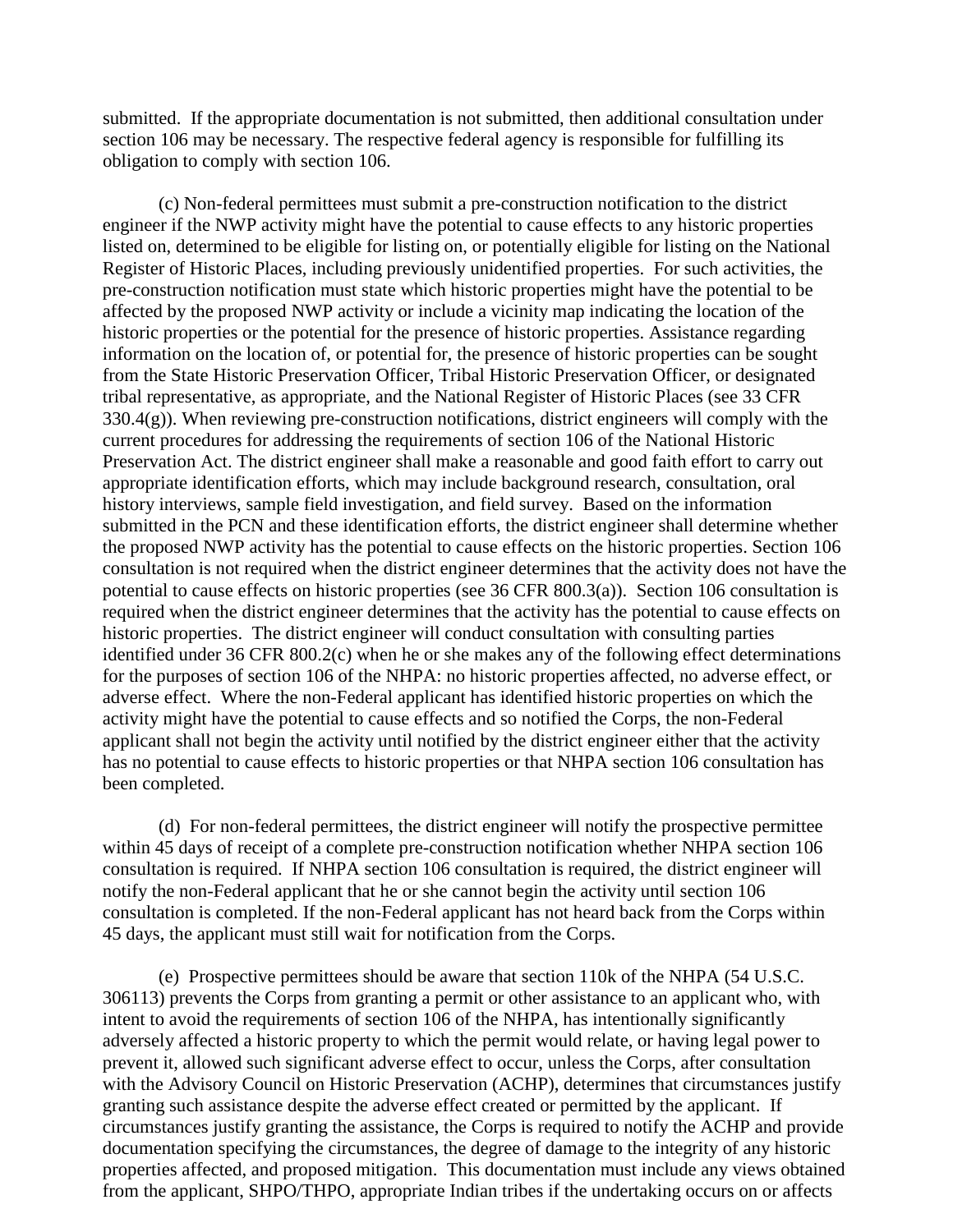historic properties on tribal lands or affects properties of interest to those tribes, and other parties known to have a legitimate interest in the impacts to the permitted activity on historic properties.

21. Discovery of Previously Unknown Remains and Artifacts. If you discover any previously unknown historic, cultural or archeological remains and artifacts while accomplishing the activity authorized by this permit, you must immediately notify the district engineer of what you have found, and to the maximum extent practicable, avoid construction activities that may affect the remains and artifacts until the required coordination has been completed. The district engineer will initiate the Federal, Tribal, and state coordination required to determine if the items or remains warrant a recovery effort or if the site is eligible for listing in the National Register of Historic Places.

22. Designated Critical Resource Waters. Critical resource waters include, NOAA-managed marine sanctuaries and marine monuments, and National Estuarine Research Reserves. The district engineer may designate, after notice and opportunity for public comment, additional waters officially designated by a state as having particular environmental or ecological significance, such as outstanding national resource waters or state natural heritage sites. The district engineer may also designate additional critical resource waters after notice and opportunity for public comment.

(a) Discharges of dredged or fill material into waters of the United States are not authorized by NWPs 7, 12, 14, 16, 17, 21, 29, 31, 35, 39, 40, 42, 43, 44, 49, 50, 51, and 52 for any activity within, or directly affecting, critical resource waters, including wetlands adjacent to such waters.

(b) For NWPs 3, 8, 10, 13, 15, 18, 19, 22, 23, 25, 27, 28, 30, 33, 34, 36, 37, 38, and 54, notification is required in accordance with general condition 32, for any activity proposed in the designated critical resource waters including wetlands adjacent to those waters. The district engineer may authorize activities under these NWPs only after it is determined that the impacts to the critical resource waters will be no more than minimal.

23. Mitigation. The district engineer will consider the following factors when determining appropriate and practicable mitigation necessary to ensure that the individual and cumulative adverse environmental effects are no more than minimal:

(a) The activity must be designed and constructed to avoid and minimize adverse effects, both temporary and permanent, to waters of the United States to the maximum extent practicable at the project site (i.e., on site).

(b) Mitigation in all its forms (avoiding, minimizing, rectifying, reducing, or compensating for resource losses) will be required to the extent necessary to ensure that the individual and cumulative adverse environmental effects are no more than minimal.

(c) Compensatory mitigation at a minimum one-for-one ratio will be required for all wetland losses that exceed 1/10-acre and require pre-construction notification, unless the district engineer determines in writing that either some other form of mitigation would be more environmentally appropriate or the adverse environmental effects of the proposed activity are no more than minimal, and provides an activity-specific waiver of this requirement. For wetland losses of 1/10-acre or less that require pre-construction notification, the district engineer may determine on a case-by-case basis that compensatory mitigation is required to ensure that the activity results in only minimal adverse environmental effects.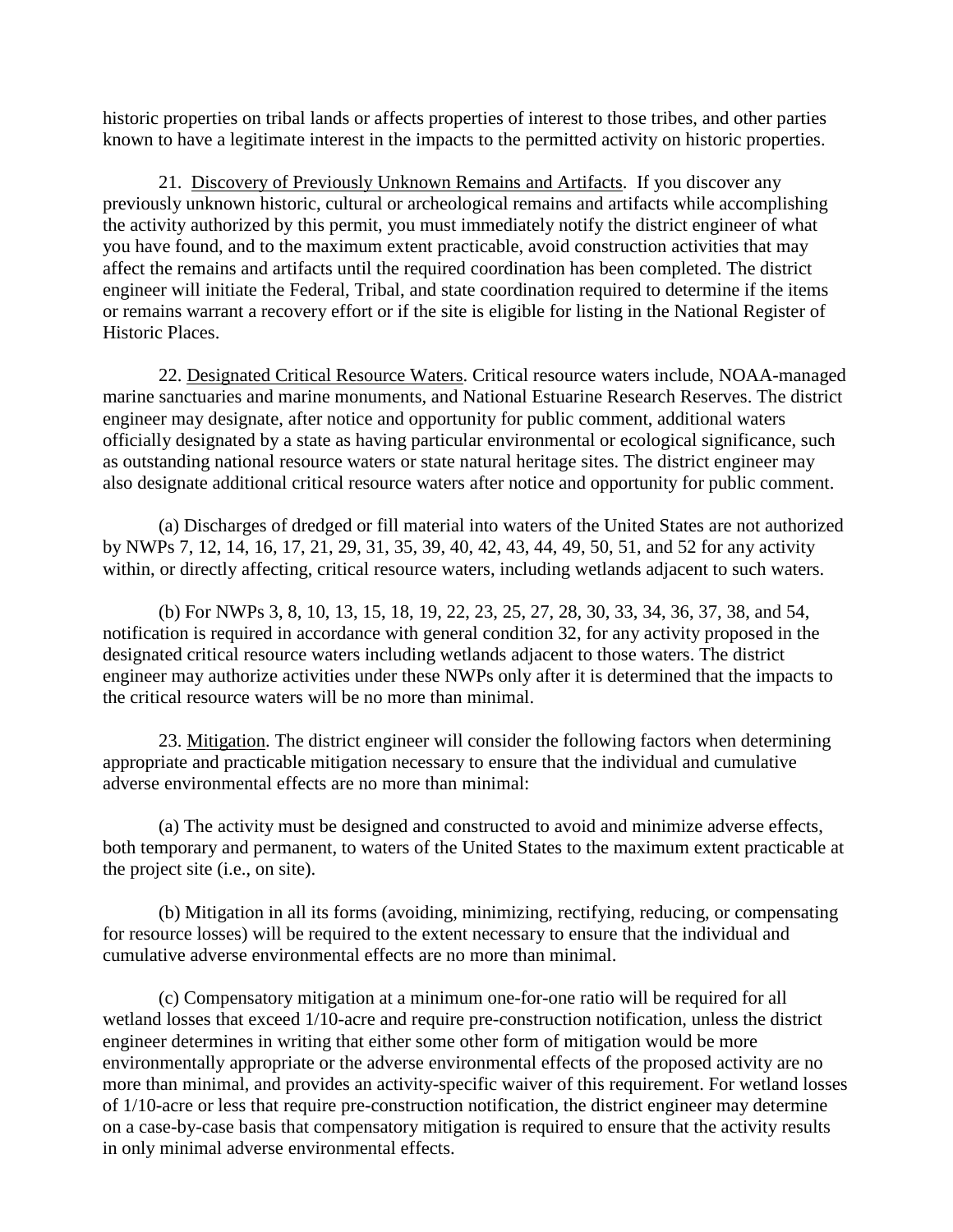(d) For losses of streams or other open waters that require pre-construction notification, the district engineer may require compensatory mitigation to ensure that the activity results in no more than minimal adverse environmental effects. Compensatory mitigation for losses of streams should be provided, if practicable, through stream rehabilitation, enhancement, or preservation, since streams are difficult-to-replace resources (see 33 CFR 332.3(e)(3)).

(e) Compensatory mitigation plans for NWP activities in or near streams or other open waters will normally include a requirement for the restoration or enhancement, maintenance, and legal protection (e.g., conservation easements) of riparian areas next to open waters. In some cases, the restoration or maintenance/protection of riparian areas may be the only compensatory mitigation required. Restored riparian areas should consist of native species. The width of the required riparian area will address documented water quality or aquatic habitat loss concerns. Normally, the riparian area will be 25 to 50 feet wide on each side of the stream, but the district engineer may require slightly wider riparian areas to address documented water quality or habitat loss concerns. If it is not possible to restore or maintain/protect a riparian area on both sides of a stream, or if the waterbody is a lake or coastal waters, then restoring or maintaining/protecting a riparian area along a single bank or shoreline may be sufficient. Where both wetlands and open waters exist on the project site, the district engineer will determine the appropriate compensatory mitigation (e.g., riparian areas and/or wetlands compensation) based on what is best for the aquatic environment on a watershed basis. In cases where riparian areas are determined to be the most appropriate form of minimization or compensatory mitigation, the district engineer may waive or reduce the requirement to provide wetland compensatory mitigation for wetland losses.

(f) Compensatory mitigation projects provided to offset losses of aquatic resources must comply with the applicable provisions of 33 CFR part 332.

(1) The prospective permittee is responsible for proposing an appropriate compensatory mitigation option if compensatory mitigation is necessary to ensure that the activity results in no more than minimal adverse environmental effects. For the NWPs, the preferred mechanism for providing compensatory mitigation is mitigation bank credits or in-lieu fee program credits (see 33 CFR 332.3(b)(2) and (3)). However, if an appropriate number and type of mitigation bank or inlieu credits are not available at the time the PCN is submitted to the district engineer, the district engineer may approve the use of permittee-responsible mitigation.

(2) The amount of compensatory mitigation required by the district engineer must be sufficient to ensure that the authorized activity results in no more than minimal individual and cumulative adverse environmental effects (see 33 CFR 330.1(e)(3)). (See also 33 CFR 332.3(f)).

(3) Since the likelihood of success is greater and the impacts to potentially valuable uplands are reduced, aquatic resource restoration should be the first compensatory mitigation option considered for permittee-responsible mitigation.

(4) If permittee-responsible mitigation is the proposed option, the prospective permittee is responsible for submitting a mitigation plan. A conceptual or detailed mitigation plan may be used by the district engineer to make the decision on the NWP verification request, but a final mitigation plan that addresses the applicable requirements of 33 CFR 332.4(c)(2) through (14) must be approved by the district engineer before the permittee begins work in waters of the United States, unless the district engineer determines that prior approval of the final mitigation plan is not practicable or not necessary to ensure timely completion of the required compensatory mitigation (see 33 CFR 332.3(k)(3)).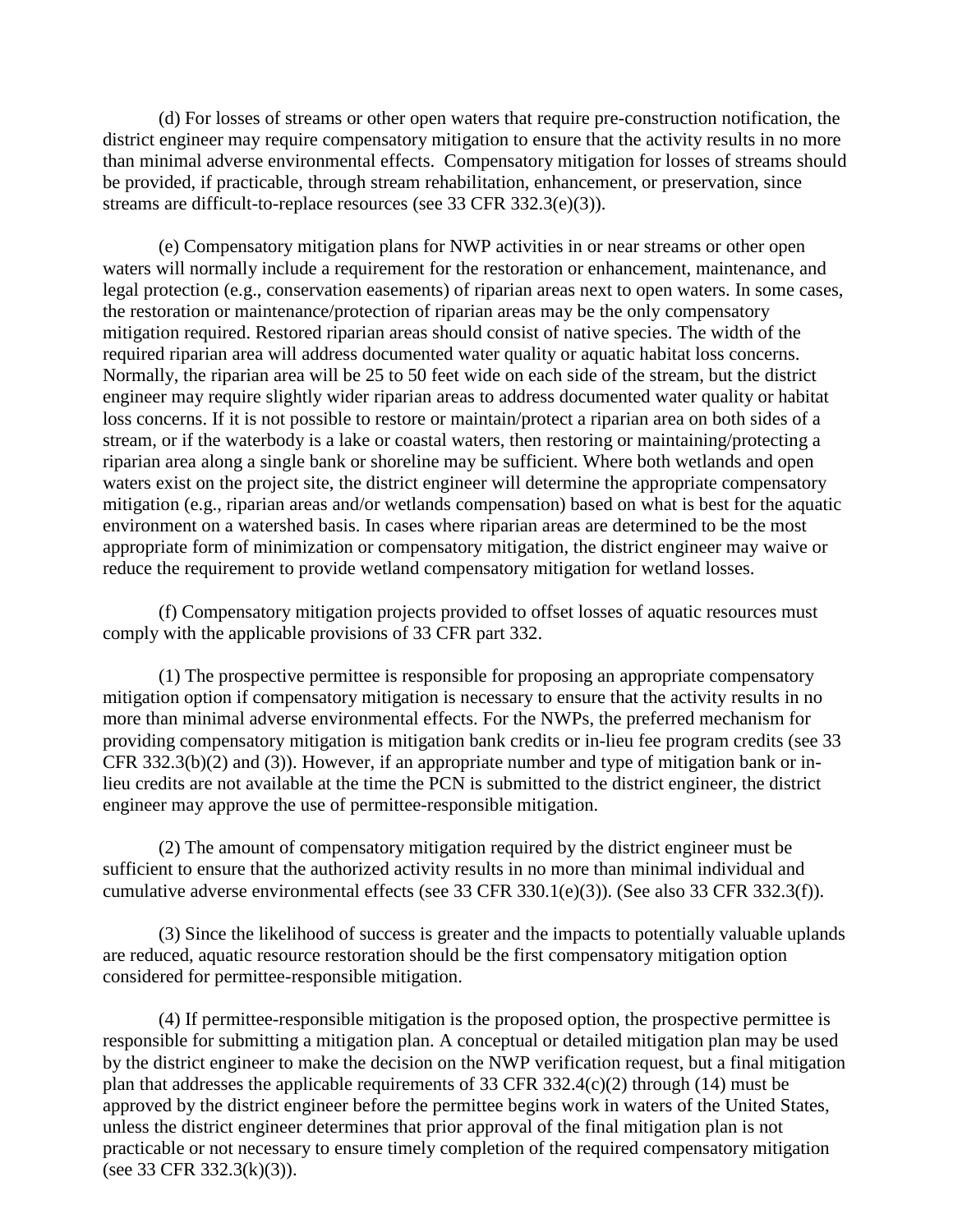(5) If mitigation bank or in-lieu fee program credits are the proposed option, the mitigation plan only needs to address the baseline conditions at the impact site and the number of credits to be provided.

(6) Compensatory mitigation requirements (e.g., resource type and amount to be provided as compensatory mitigation, site protection, ecological performance standards, monitoring requirements) may be addressed through conditions added to the NWP authorization, instead of components of a compensatory mitigation plan (see 33 CFR 332.4(c)(1)(ii)).

(g) Compensatory mitigation will not be used to increase the acreage losses allowed by the acreage limits of the NWPs. For example, if an NWP has an acreage limit of 1/2-acre, it cannot be used to authorize any NWP activity resulting in the loss of greater than 1/2-acre of waters of the United States, even if compensatory mitigation is provided that replaces or restores some of the lost waters. However, compensatory mitigation can and should be used, as necessary, to ensure that an NWP activity already meeting the established acreage limits also satisfies the no more than minimal impact requirement for the NWPs.

(h) Permittees may propose the use of mitigation banks, in-lieu fee programs, or permitteeresponsible mitigation. When developing a compensatory mitigation proposal, the permittee must consider appropriate and practicable options consistent with the framework at 33 CFR 332.3(b). For activities resulting in the loss of marine or estuarine resources, permittee-responsible mitigation may be environmentally preferable if there are no mitigation banks or in-lieu fee programs in the area that have marine or estuarine credits available for sale or transfer to the permittee. For permittee-responsible mitigation, the special conditions of the NWP verification must clearly indicate the party or parties responsible for the implementation and performance of the compensatory mitigation project, and, if required, its long-term management.

(i) Where certain functions and services of waters of the United States are permanently adversely affected by a regulated activity, such as discharges of dredged or fill material into waters of the United States that will convert a forested or scrub-shrub wetland to a herbaceous wetland in a permanently maintained utility line right-of-way, mitigation may be required to reduce the adverse environmental effects of the activity to the no more than minimal level.

24. Safety of Impoundment Structures. To ensure that all impoundment structures are safely designed, the district engineer may require non-Federal applicants to demonstrate that the structures comply with established state dam safety criteria or have been designed by qualified persons. The district engineer may also require documentation that the design has been independently reviewed by similarly qualified persons, and appropriate modifications made to ensure safety.

25. Water Quality. Where States and authorized Tribes, or EPA where applicable, have not previously certified compliance of an NWP with CWA section 401, individual 401 Water Quality Certification must be obtained or waived (see 33 CFR 330.4(c)). The district engineer or State or Tribe may require additional water quality management measures to ensure that the authorized activity does not result in more than minimal degradation of water quality.

26. Coastal Zone Management. In coastal states where an NWP has not previously received a state coastal zone management consistency concurrence, an individual state coastal zone management consistency concurrence must be obtained, or a presumption of concurrence must occur (see 33 CFR 330.4(d)). The district engineer or a State may require additional measures to ensure that the authorized activity is consistent with state coastal zone management requirements.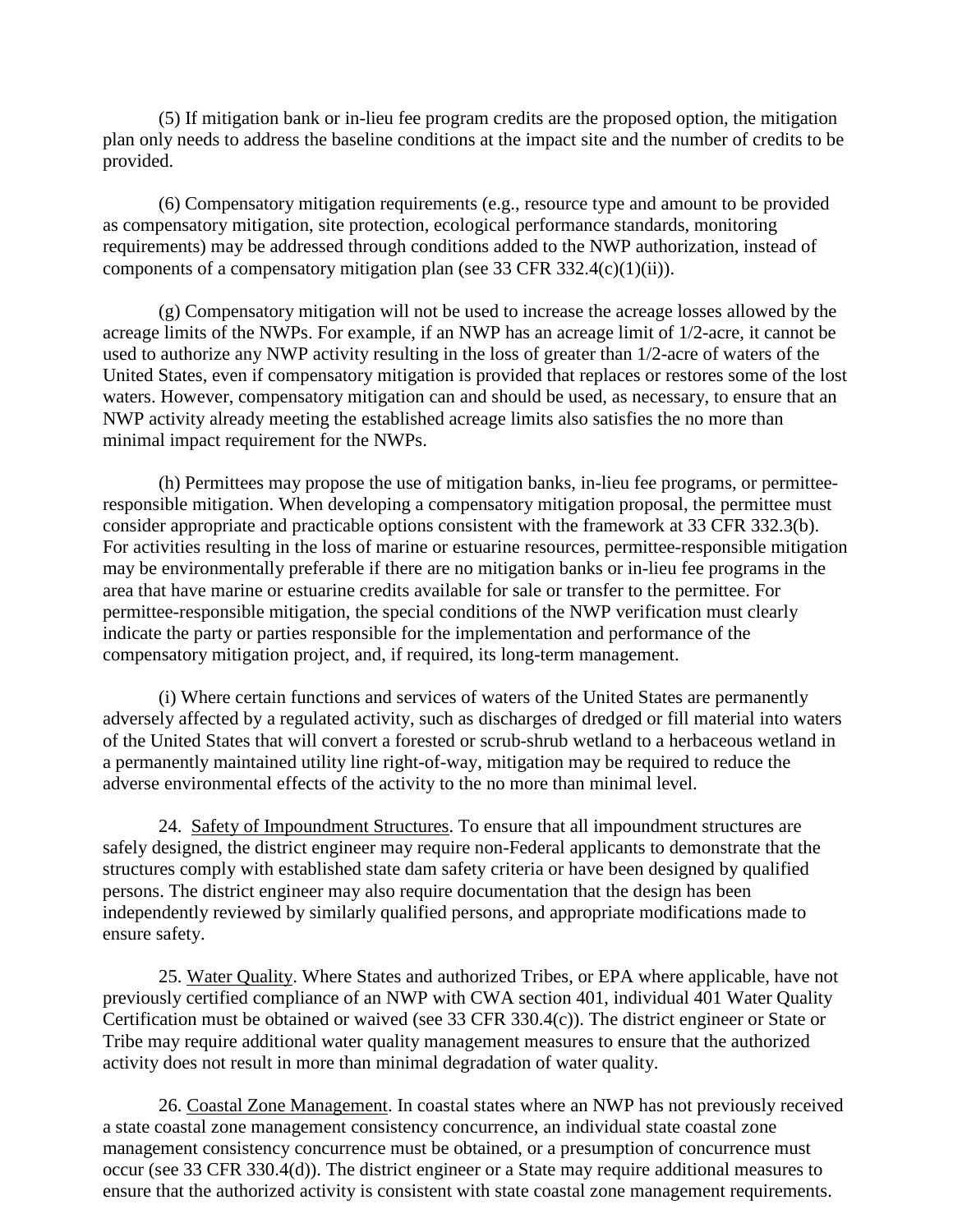27. Regional and Case-By-Case Conditions. The activity must comply with any regional conditions that may have been added by the Division Engineer (see 33 CFR 330.4(e)) and with any case specific conditions added by the Corps or by the state, Indian Tribe, or U.S. EPA in its section 401 Water Quality Certification, or by the state in its Coastal Zone Management Act consistency determination.

28. Use of Multiple Nationwide Permits. The use of more than one NWP for a single and complete project is prohibited, except when the acreage loss of waters of the United States authorized by the NWPs does not exceed the acreage limit of the NWP with the highest specified acreage limit. For example, if a road crossing over tidal waters is constructed under NWP 14, with associated bank stabilization authorized by NWP 13, the maximum acreage loss of waters of the United States for the total project cannot exceed 1/3-acre.

29. Transfer of Nationwide Permit Verifications. If the permittee sells the property associated with a nationwide permit verification, the permittee may transfer the nationwide permit verification to the new owner by submitting a letter to the appropriate Corps district office to validate the transfer. A copy of the nationwide permit verification must be attached to the letter, and the letter must contain the following statement and signature:

"When the structures or work authorized by this nationwide permit are still in existence at the time the property is transferred, the terms and conditions of this nationwide permit, including any special conditions, will continue to be binding on the new owner(s) of the property. To validate the transfer of this nationwide permit and the associated liabilities associated with compliance with its terms and conditions, have the transferee sign and date below."

(Transferee)

(Date)

30. Compliance Certification. Each permittee who receives an NWP verification letter from the Corps must provide a signed certification documenting completion of the authorized activity and implementation of any required compensatory mitigation. The success of any required permittee-responsible mitigation, including the achievement of ecological performance standards, will be addressed separately by the district engineer. The Corps will provide the permittee the certification document with the NWP verification letter. The certification document will include:

(a) A statement that the authorized activity was done in accordance with the NWP authorization, including any general, regional, or activity-specific conditions;

\_\_\_\_\_\_\_\_\_\_\_\_\_\_\_\_\_\_\_\_\_\_\_\_\_\_\_\_\_\_\_\_\_\_\_\_\_\_\_\_\_\_\_\_\_

\_\_\_\_\_\_\_\_\_\_\_\_\_\_\_\_\_\_\_\_\_\_\_\_\_\_\_\_\_\_\_\_\_\_\_\_\_\_\_\_\_\_\_\_\_

(b) A statement that the implementation of any required compensatory mitigation was completed in accordance with the permit conditions. If credits from a mitigation bank or in-lieu fee program are used to satisfy the compensatory mitigation requirements, the certification must include the documentation required by 33 CFR 332.3(l)(3) to confirm that the permittee secured the appropriate number and resource type of credits; and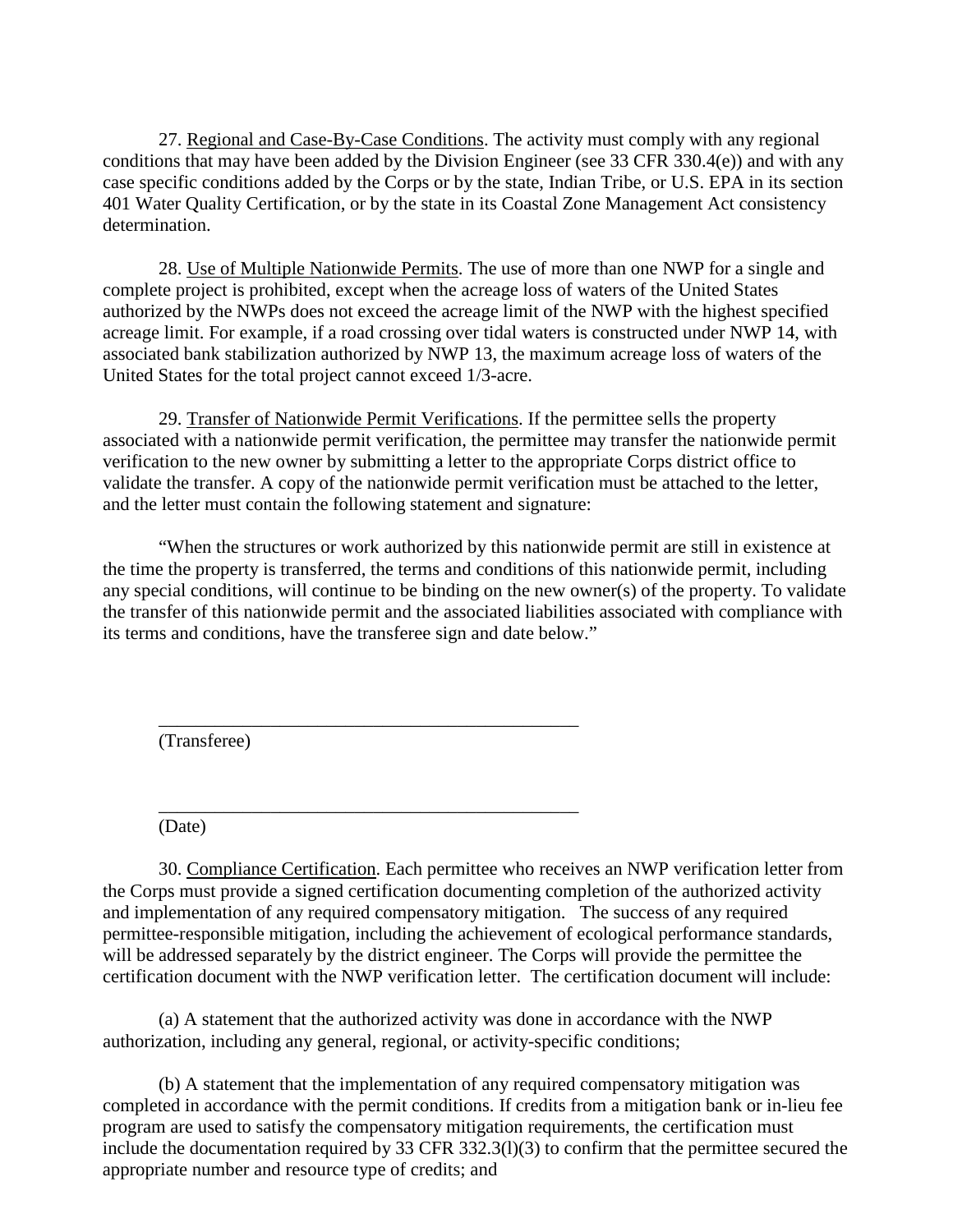(c) The signature of the permittee certifying the completion of the activity and mitigation.

The completed certification document must be submitted to the district engineer within 30 days of completion of the authorized activity or the implementation of any required compensatory mitigation, whichever occurs later.

31. Activities Affecting Structures or Works Built by the United States. If an NWP activity also requires permission from the Corps pursuant to 33 U.S.C. 408 because it will alter or temporarily or permanently occupy or use a U.S. Army Corps of Engineers (USACE) federally authorized Civil Works project (a "USACE project"), the prospective permittee must submit a preconstruction notification. See paragraph  $(b)(10)$  of general condition 32. An activity that requires section 408 permission is not authorized by NWP until the appropriate Corps office issues the section 408 permission to alter, occupy, or use the USACE project, and the district engineer issues a written NWP verification.

32. Pre-Construction Notification. (a) Timing. Where required by the terms of the NWP, the prospective permittee must notify the district engineer by submitting a pre-construction notification (PCN) as early as possible. The district engineer must determine if the PCN is complete within 30 calendar days of the date of receipt and, if the PCN is determined to be incomplete, notify the prospective permittee within that 30 day period to request the additional information necessary to make the PCN complete. The request must specify the information needed to make the PCN complete. As a general rule, district engineers will request additional information necessary to make the PCN complete only once. However, if the prospective permittee does not provide all of the requested information, then the district engineer will notify the prospective permittee that the PCN is still incomplete and the PCN review process will not commence until all of the requested information has been received by the district engineer. The prospective permittee shall not begin the activity until either:

(1) He or she is notified in writing by the district engineer that the activity may proceed under the NWP with any special conditions imposed by the district or division engineer; or

(2) 45 calendar days have passed from the district engineer's receipt of the complete PCN and the prospective permittee has not received written notice from the district or division engineer. However, if the permittee was required to notify the Corps pursuant to general condition 18 that listed species or critical habitat might be affected or are in the vicinity of the activity, or to notify the Corps pursuant to general condition 20 that the activity might have the potential to cause effects to historic properties, the permittee cannot begin the activity until receiving written notification from the Corps that there is "no effect" on listed species or "no potential to cause effects" on historic properties, or that any consultation required under Section 7 of the Endangered Species Act (see 33 CFR 330.4(f)) and/or section 106 of the National Historic Preservation Act (see 33 CFR 330.4(g)) has been completed. Also, work cannot begin under NWPs 21, 49, or 50 until the permittee has received written approval from the Corps. If the proposed activity requires a written waiver to exceed specified limits of an NWP, the permittee may not begin the activity until the district engineer issues the waiver. If the district or division engineer notifies the permittee in writing that an individual permit is required within 45 calendar days of receipt of a complete PCN, the permittee cannot begin the activity until an individual permit has been obtained. Subsequently, the permittee's right to proceed under the NWP may be modified, suspended, or revoked only in accordance with the procedure set forth in 33 CFR 330.5(d)(2).

(b) Contents of Pre-Construction Notification: The PCN must be in writing and include the following information: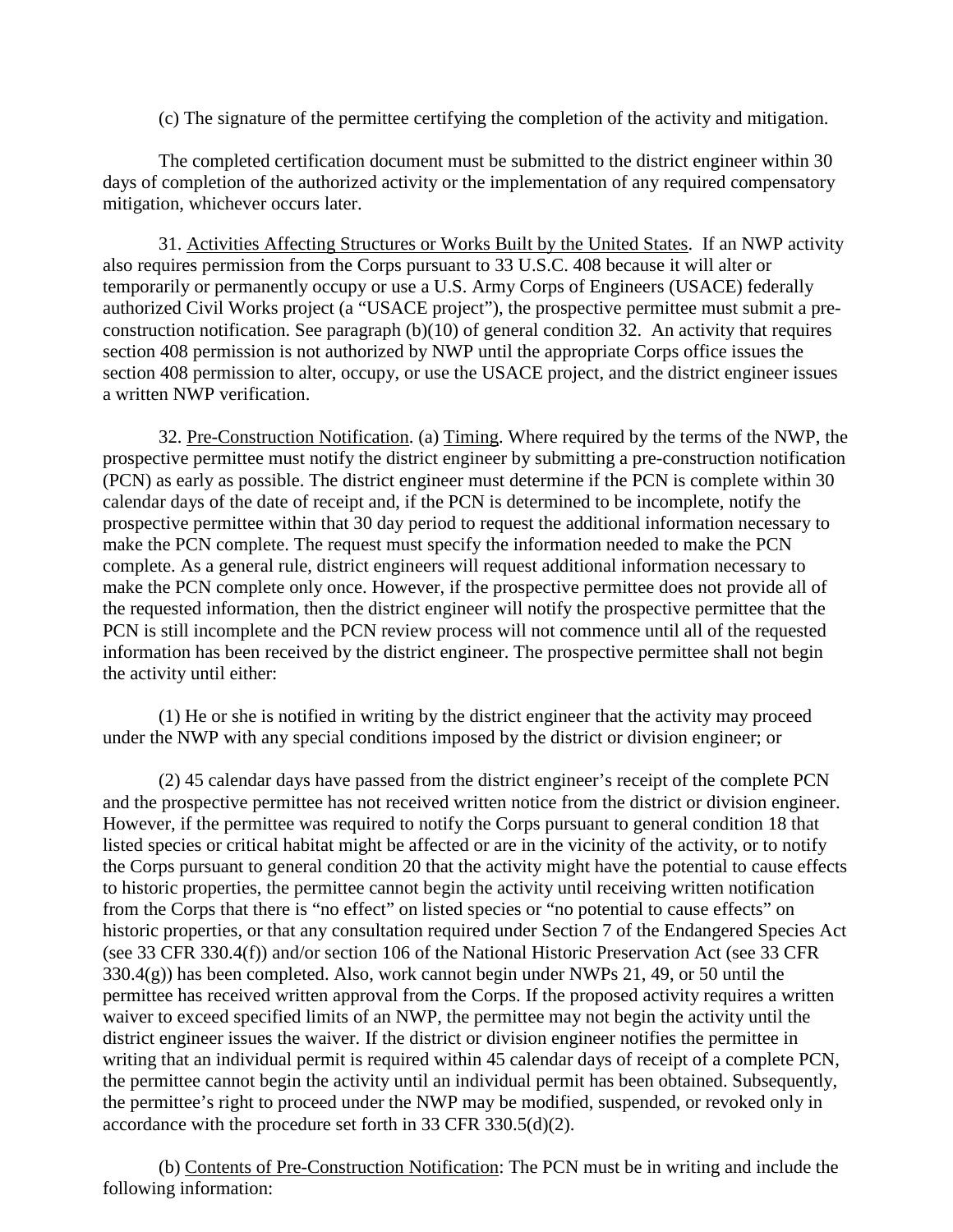(1) Name, address and telephone numbers of the prospective permittee;

(2) Location of the proposed activity;

(3) Identify the specific NWP or NWP(s) the prospective permittee wants to use to authorize the proposed activity;

(4) A description of the proposed activity; the activity's purpose; direct and indirect adverse environmental effects the activity would cause, including the anticipated amount of loss of wetlands, other special aquatic sites, and other waters expected to result from the NWP activity, in acres, linear feet, or other appropriate unit of measure; a description of any proposed mitigation measures intended to reduce the adverse environmental effects caused by the proposed activity; and any other NWP(s), regional general permit(s), or individual permit(s) used or intended to be used to authorize any part of the proposed project or any related activity, including other separate and distant crossings for linear projects that require Department of the Army authorization but do not require pre-construction notification. The description of the proposed activity and any proposed mitigation measures should be sufficiently detailed to allow the district engineer to determine that the adverse environmental effects of the activity will be no more than minimal and to determine the need for compensatory mitigation or other mitigation measures. For single and complete linear projects, the PCN must include the quantity of anticipated losses of wetlands, other special aquatic sites, and other waters for each single and complete crossing of those wetlands, other special aquatic sites, and other waters. Sketches should be provided when necessary to show that the activity complies with the terms of the NWP. (Sketches usually clarify the activity and when provided results in a quicker decision. Sketches should contain sufficient detail to provide an illustrative description of the proposed activity (e.g., a conceptual plan), but do not need to be detailed engineering plans);

(5) The PCN must include a delineation of wetlands, other special aquatic sites, and other waters, such as lakes and ponds, and perennial, intermittent, and ephemeral streams, on the project site. Wetland delineations must be prepared in accordance with the current method required by the Corps. The permittee may ask the Corps to delineate the special aquatic sites and other waters on the project site, but there may be a delay if the Corps does the delineation, especially if the project site is large or contains many wetlands, other special aquatic sites, and other waters. Furthermore, the 45 day period will not start until the delineation has been submitted to or completed by the Corps, as appropriate;

(6) If the proposed activity will result in the loss of greater than 1/10-acre of wetlands and a PCN is required, the prospective permittee must submit a statement describing how the mitigation requirement will be satisfied, or explaining why the adverse environmental effects are no more than minimal and why compensatory mitigation should not be required. As an alternative, the prospective permittee may submit a conceptual or detailed mitigation plan.

(7) For non-Federal permittees, if any listed species or designated critical habitat might be affected or is in the vicinity of the activity, or if the activity is located in designated critical habitat, the PCN must include the name(s) of those endangered or threatened species that might be affected by the proposed activity or utilize the designated critical habitat that might be affected by the proposed activity. For NWP activities that require pre-construction notification, Federal permittees must provide documentation demonstrating compliance with the Endangered Species Act;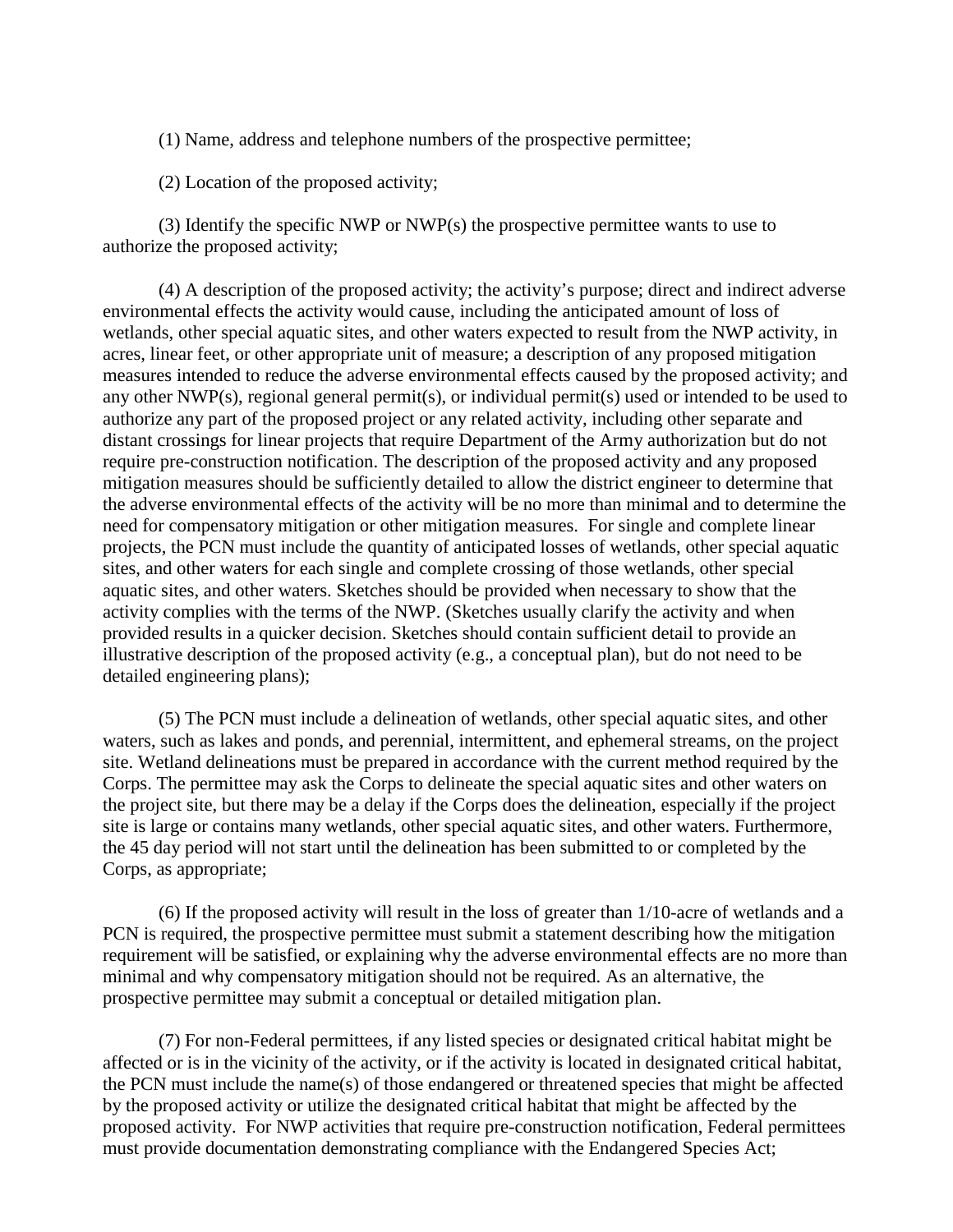(8) For non-Federal permittees, if the NWP activity might have the potential to cause effects to a historic property listed on, determined to be eligible for listing on, or potentially eligible for listing on, the National Register of Historic Places, the PCN must state which historic property might have the potential to be affected by the proposed activity or include a vicinity map indicating the location of the historic property. For NWP activities that require pre-construction notification, Federal permittees must provide documentation demonstrating compliance with section 106 of the National Historic Preservation Act;

(9) For an activity that will occur in a component of the National Wild and Scenic River System, or in a river officially designated by Congress as a "study river" for possible inclusion in the system while the river is in an official study status, the PCN must identify the Wild and Scenic River or the "study river" (see general condition 16); and

(10) For an activity that requires permission from the Corps pursuant to 33 U.S.C. 408 because it will alter or temporarily or permanently occupy or use a U.S. Army Corps of Engineers federally authorized civil works project, the pre-construction notification must include a statement confirming that the project proponent has submitted a written request for section 408 permission from the Corps office having jurisdiction over that USACE project.

(c) Form of Pre-Construction Notification: The standard individual permit application form (Form ENG 4345) may be used, but the completed application form must clearly indicate that it is an NWP PCN and must include all of the applicable information required in paragraphs (b)(1) through (10) of this general condition. A letter containing the required information may also be used. Applicants may provide electronic files of PCNs and supporting materials if the district engineer has established tools and procedures for electronic submittals.

(d) Agency Coordination: (1) The district engineer will consider any comments from Federal and state agencies concerning the proposed activity's compliance with the terms and conditions of the NWPs and the need for mitigation to reduce the activity's adverse environmental effects so that they are no more than minimal.

(2) Agency coordination is required for: (i) all NWP activities that require pre-construction notification and result in the loss of greater than 1/2-acre of waters of the United States; (ii) NWP 21, 29, 39, 40, 42, 43, 44, 50, 51, and 52 activities that require pre-construction notification and will result in the loss of greater than 300 linear feet of stream bed; (iii) NWP 13 activities in excess of 500 linear feet, fills greater than one cubic yard per running foot, or involve discharges of dredged or fill material into special aquatic sites; and (iv) NWP 54 activities in excess of 500 linear feet, or that extend into the waterbody more than 30 feet from the mean low water line in tidal waters or the ordinary high water mark in the Great Lakes.

(3) When agency coordination is required, the district engineer will immediately provide (e.g., via e-mail, facsimile transmission, overnight mail, or other expeditious manner) a copy of the complete PCN to the appropriate Federal or state offices (FWS, state natural resource or water quality agency, EPA, and, if appropriate, the NMFS). With the exception of NWP 37, these agencies will have 10 calendar days from the date the material is transmitted to notify the district engineer via telephone, facsimile transmission, or e-mail that they intend to provide substantive, site-specific comments. The comments must explain why the agency believes the adverse environmental effects will be more than minimal. If so contacted by an agency, the district engineer will wait an additional 15 calendar days before making a decision on the pre-construction notification. The district engineer will fully consider agency comments received within the specified time frame concerning the proposed activity's compliance with the terms and conditions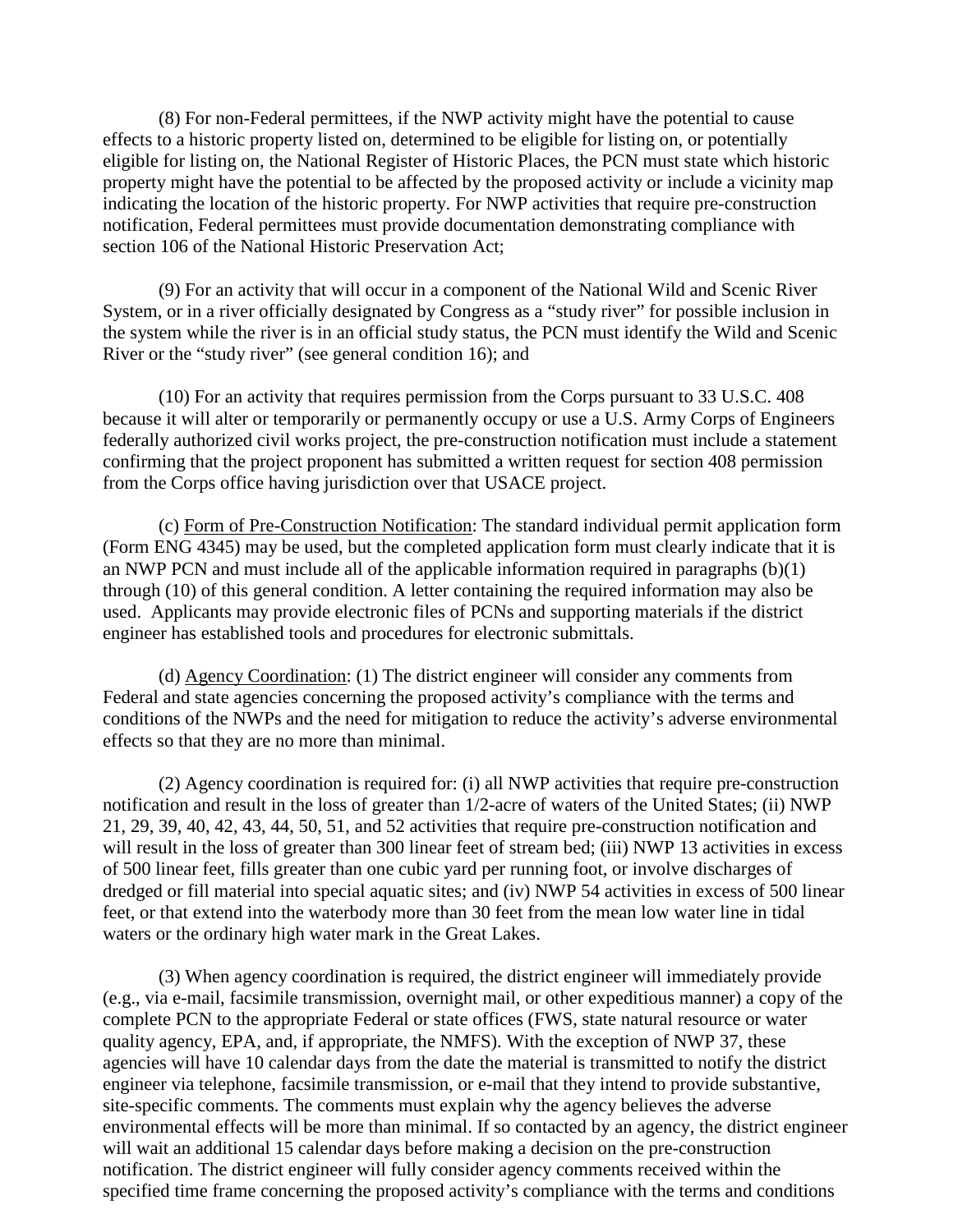of the NWPs, including the need for mitigation to ensure the net adverse environmental effects of the proposed activity are no more than minimal. The district engineer will provide no response to the resource agency, except as provided below. The district engineer will indicate in the administrative record associated with each pre-construction notification that the resource agencies' concerns were considered. For NWP 37, the emergency watershed protection and rehabilitation activity may proceed immediately in cases where there is an unacceptable hazard to life or a significant loss of property or economic hardship will occur. The district engineer will consider any comments received to decide whether the NWP 37 authorization should be modified, suspended, or revoked in accordance with the procedures at 33 CFR 330.5.

(4) In cases of where the prospective permittee is not a Federal agency, the district engineer will provide a response to NMFS within 30 calendar days of receipt of any Essential Fish Habitat conservation recommendations, as required by section 305(b)(4)(B) of the Magnuson-Stevens Fishery Conservation and Management Act.

(5) Applicants are encouraged to provide the Corps with either electronic files or multiple copies of pre-construction notifications to expedite agency coordination.

## D. District Engineer's Decision

1. In reviewing the PCN for the proposed activity, the district engineer will determine whether the activity authorized by the NWP will result in more than minimal individual or cumulative adverse environmental effects or may be contrary to the public interest. If a project proponent requests authorization by a specific NWP, the district engineer should issue the NWP verification for that activity if it meets the terms and conditions of that NWP, unless he or she determines, after considering mitigation, that the proposed activity will result in more than minimal individual and cumulative adverse effects on the aquatic environment and other aspects of the public interest and exercises discretionary authority to require an individual permit for the proposed activity. For a linear project, this determination will include an evaluation of the individual crossings of waters of the United States to determine whether they individually satisfy the terms and conditions of the NWP(s), as well as the cumulative effects caused by all of the crossings authorized by NWP. If an applicant requests a waiver of the 300 linear foot limit on impacts to streams or of an otherwise applicable limit, as provided for in NWPs 13, 21, 29, 36, 39, 40, 42, 43, 44, 50, 51, 52, or 54, the district engineer will only grant the waiver upon a written determination that the NWP activity will result in only minimal individual and cumulative adverse environmental effects. For those NWPs that have a waivable 300 linear foot limit for losses of intermittent and ephemeral stream bed and a 1/2-acre limit (i.e., NWPs 21, 29, 39, 40, 42, 43, 44, 50, 51, and 52), the loss of intermittent and ephemeral stream bed, plus any other losses of jurisdictional waters and wetlands, cannot exceed 1/2-acre.

2. When making minimal adverse environmental effects determinations the district engineer will consider the direct and indirect effects caused by the NWP activity. He or she will also consider the cumulative adverse environmental effects caused by activities authorized by NWP and whether those cumulative adverse environmental effects are no more than minimal. The district engineer will also consider site specific factors, such as the environmental setting in the vicinity of the NWP activity, the type of resource that will be affected by the NWP activity, the functions provided by the aquatic resources that will be affected by the NWP activity, the degree or magnitude to which the aquatic resources perform those functions, the extent that aquatic resource functions will be lost as a result of the NWP activity (e.g., partial or complete loss), the duration of the adverse effects (temporary or permanent), the importance of the aquatic resource functions to the region (e.g., watershed or ecoregion), and mitigation required by the district engineer. If an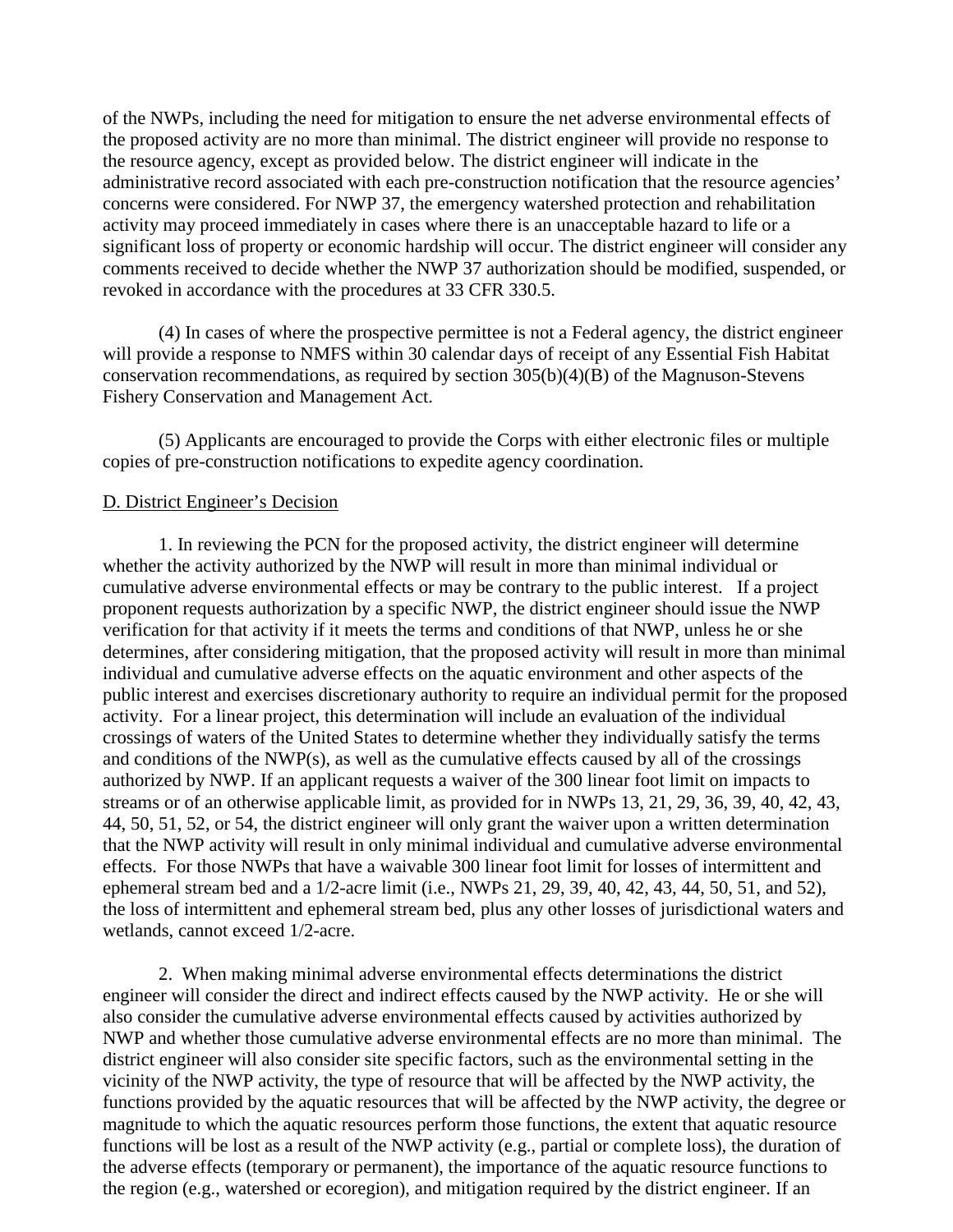appropriate functional or condition assessment method is available and practicable to use, that assessment method may be used by the district engineer to assist in the minimal adverse environmental effects determination. The district engineer may add case-specific special conditions to the NWP authorization to address site-specific environmental concerns.

3. If the proposed activity requires a PCN and will result in a loss of greater than 1/10-acre of wetlands, the prospective permittee should submit a mitigation proposal with the PCN. Applicants may also propose compensatory mitigation for NWP activities with smaller impacts, or for impacts to other types of waters (e.g., streams). The district engineer will consider any proposed compensatory mitigation or other mitigation measures the applicant has included in the proposal in determining whether the net adverse environmental effects of the proposed activity are no more than minimal. The compensatory mitigation proposal may be either conceptual or detailed. If the district engineer determines that the activity complies with the terms and conditions of the NWP and that the adverse environmental effects are no more than minimal, after considering mitigation, the district engineer will notify the permittee and include any activity-specific conditions in the NWP verification the district engineer deems necessary. Conditions for compensatory mitigation requirements must comply with the appropriate provisions at 33 CFR 332.3(k). The district engineer must approve the final mitigation plan before the permittee commences work in waters of the United States, unless the district engineer determines that prior approval of the final mitigation plan is not practicable or not necessary to ensure timely completion of the required compensatory mitigation. If the prospective permittee elects to submit a compensatory mitigation plan with the PCN, the district engineer will expeditiously review the proposed compensatory mitigation plan. The district engineer must review the proposed compensatory mitigation plan within 45 calendar days of receiving a complete PCN and determine whether the proposed mitigation would ensure the NWP activity results in no more than minimal adverse environmental effects. If the net adverse environmental effects of the NWP activity (after consideration of the mitigation proposal) are determined by the district engineer to be no more than minimal, the district engineer will provide a timely written response to the applicant. The response will state that the NWP activity can proceed under the terms and conditions of the NWP, including any activity-specific conditions added to the NWP authorization by the district engineer.

4. If the district engineer determines that the adverse environmental effects of the proposed activity are more than minimal, then the district engineer will notify the applicant either: (a) that the activity does not qualify for authorization under the NWP and instruct the applicant on the procedures to seek authorization under an individual permit; (b) that the activity is authorized under the NWP subject to the applicant's submission of a mitigation plan that would reduce the adverse environmental effects so that they are no more than minimal; or (c) that the activity is authorized under the NWP with specific modifications or conditions. Where the district engineer determines that mitigation is required to ensure no more than minimal adverse environmental effects, the activity will be authorized within the 45-day PCN period (unless additional time is required to comply with general conditions 18, 20, and/or 31, or to evaluate PCNs for activities authorized by NWPs 21, 49, and 50), with activity-specific conditions that state the mitigation requirements. The authorization will include the necessary conceptual or detailed mitigation plan or a requirement that the applicant submit a mitigation plan that would reduce the adverse environmental effects so that they are no more than minimal. When compensatory mitigation is required, no work in waters of the United States may occur until the district engineer has approved a specific mitigation plan or has determined that prior approval of a final mitigation plan is not practicable or not necessary to ensure timely completion of the required compensatory mitigation.

## E. Further Information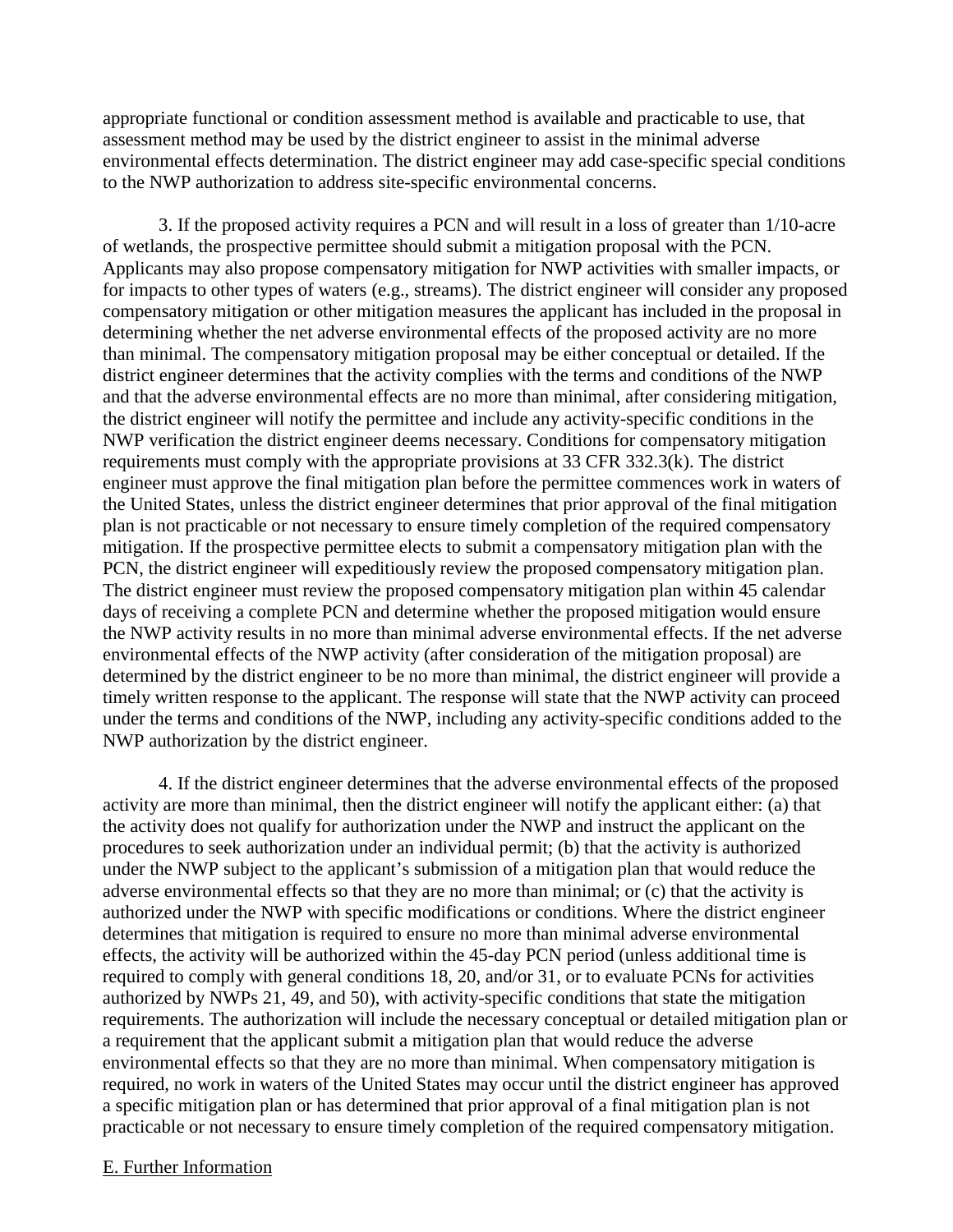1. District Engineers have authority to determine if an activity complies with the terms and conditions of an NWP.

2. NWPs do not obviate the need to obtain other federal, state, or local permits, approvals, or authorizations required by law.

3. NWPs do not grant any property rights or exclusive privileges.

4. NWPs do not authorize any injury to the property or rights of others.

5. NWPs do not authorize interference with any existing or proposed Federal project (see general condition 31).

### F. Definitions

Best management practices (BMPs): Policies, practices, procedures, or structures implemented to mitigate the adverse environmental effects on surface water quality resulting from development. BMPs are categorized as structural or non-structural.

Compensatory mitigation: The restoration (re-establishment or rehabilitation), establishment (creation), enhancement, and/or in certain circumstances preservation of aquatic resources for the purposes of offsetting unavoidable adverse impacts which remain after all appropriate and practicable avoidance and minimization has been achieved.

Currently serviceable: Useable as is or with some maintenance, but not so degraded as to essentially require reconstruction.

Direct effects: Effects that are caused by the activity and occur at the same time and place.

Discharge: The term "discharge" means any discharge of dredged or fill material into waters of the United States.

Ecological reference: A model used to plan and design an aquatic habitat and riparian area restoration, enhancement, or establishment activity under NWP 27. An ecological reference may be based on the structure, functions, and dynamics of an aquatic habitat type or a riparian area type that currently exists in the region where the proposed NWP 27 activity is located. Alternatively, an ecological reference may be based on a conceptual model for the aquatic habitat type or riparian area type to be restored, enhanced, or established as a result of the proposed NWP 27 activity. An ecological reference takes into account the range of variation of the aquatic habitat type or riparian area type in the region.

Enhancement: The manipulation of the physical, chemical, or biological characteristics of an aquatic resource to heighten, intensify, or improve a specific aquatic resource function(s). Enhancement results in the gain of selected aquatic resource function(s), but may also lead to a decline in other aquatic resource function(s). Enhancement does not result in a gain in aquatic resource area.

Ephemeral stream: An ephemeral stream has flowing water only during, and for a short duration after, precipitation events in a typical year. Ephemeral stream beds are located above the water table year-round. Groundwater is not a source of water for the stream. Runoff from rainfall is the primary source of water for stream flow.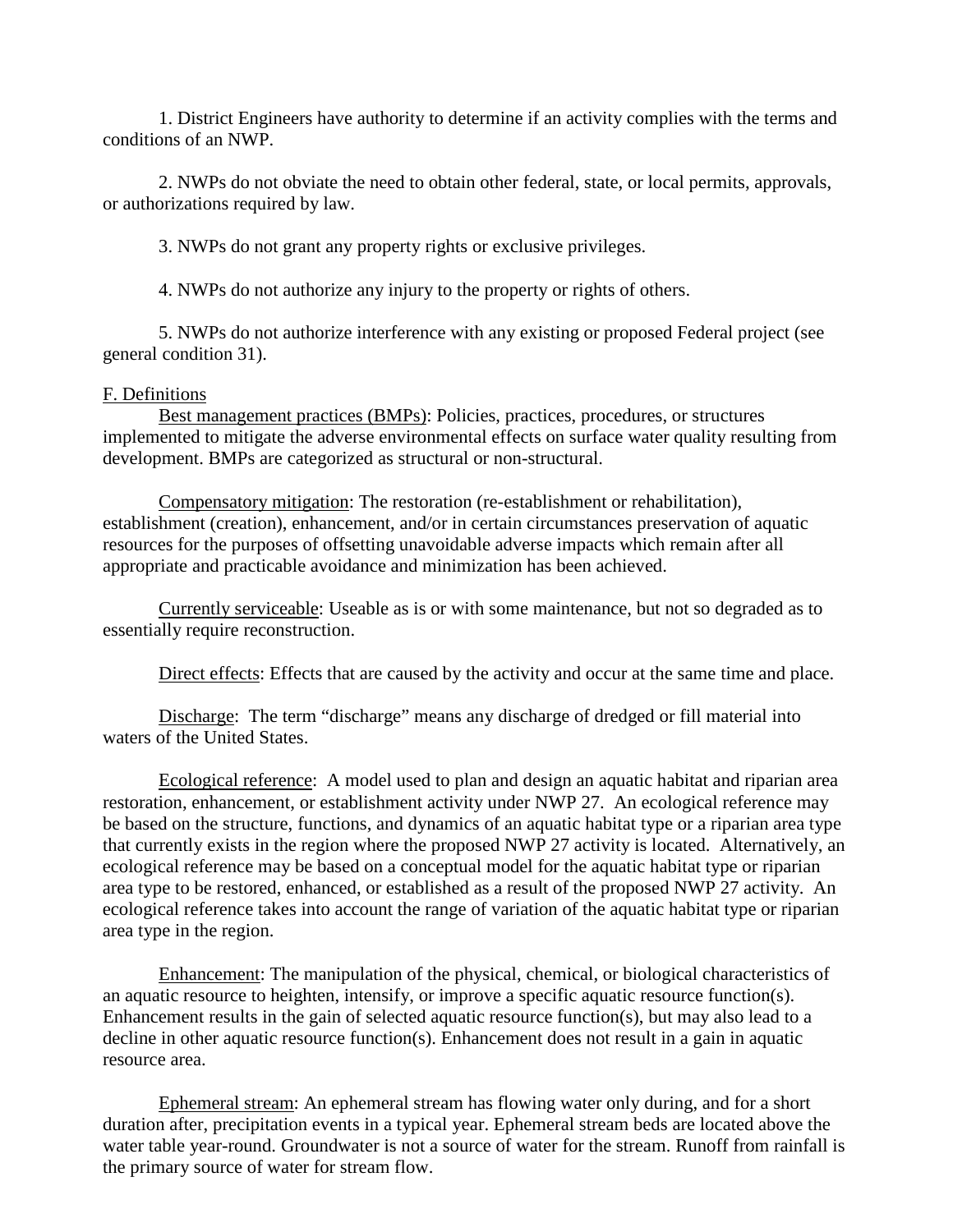Establishment (creation): The manipulation of the physical, chemical, or biological characteristics present to develop an aquatic resource that did not previously exist at an upland site. Establishment results in a gain in aquatic resource area.

High Tide Line: The line of intersection of the land with the water's surface at the maximum height reached by a rising tide. The high tide line may be determined, in the absence of actual data, by a line of oil or scum along shore objects, a more or less continuous deposit of fine shell or debris on the foreshore or berm, other physical markings or characteristics, vegetation lines, tidal gages, or other suitable means that delineate the general height reached by a rising tide. The line encompasses spring high tides and other high tides that occur with periodic frequency but does not include storm surges in which there is a departure from the normal or predicted reach of the tide due to the piling up of water against a coast by strong winds such as those accompanying a hurricane or other intense storm.

Historic Property: Any prehistoric or historic district, site (including archaeological site), building, structure, or other object included in, or eligible for inclusion in, the National Register of Historic Places maintained by the Secretary of the Interior. This term includes artifacts, records, and remains that are related to and located within such properties. The term includes properties of traditional religious and cultural importance to an Indian tribe or Native Hawaiian organization and that meet the National Register criteria (36 CFR part 60).

Independent utility: A test to determine what constitutes a single and complete non-linear project in the Corps Regulatory Program. A project is considered to have independent utility if it would be constructed absent the construction of other projects in the project area. Portions of a multi-phase project that depend upon other phases of the project do not have independent utility. Phases of a project that would be constructed even if the other phases were not built can be considered as separate single and complete projects with independent utility.

Indirect effects: Effects that are caused by the activity and are later in time or farther removed in distance, but are still reasonably foreseeable.

Intermittent stream: An intermittent stream has flowing water during certain times of the year, when groundwater provides water for stream flow. During dry periods, intermittent streams may not have flowing water. Runoff from rainfall is a supplemental source of water for stream flow.

Loss of waters of the United States: Waters of the United States that are permanently adversely affected by filling, flooding, excavation, or drainage because of the regulated activity. Permanent adverse effects include permanent discharges of dredged or fill material that change an aquatic area to dry land, increase the bottom elevation of a waterbody, or change the use of a waterbody. The acreage of loss of waters of the United States is a threshold measurement of the impact to jurisdictional waters for determining whether a project may qualify for an NWP; it is not a net threshold that is calculated after considering compensatory mitigation that may be used to offset losses of aquatic functions and services. The loss of stream bed includes the acres or linear feet of stream bed that are filled or excavated as a result of the regulated activity. Waters of the United States temporarily filled, flooded, excavated, or drained, but restored to pre-construction contours and elevations after construction, are not included in the measurement of loss of waters of the United States. Impacts resulting from activities that do not require Department of the Army authorization, such as activities eligible for exemptions under section 404(f) of the Clean Water Act, are not considered when calculating the loss of waters of the United States.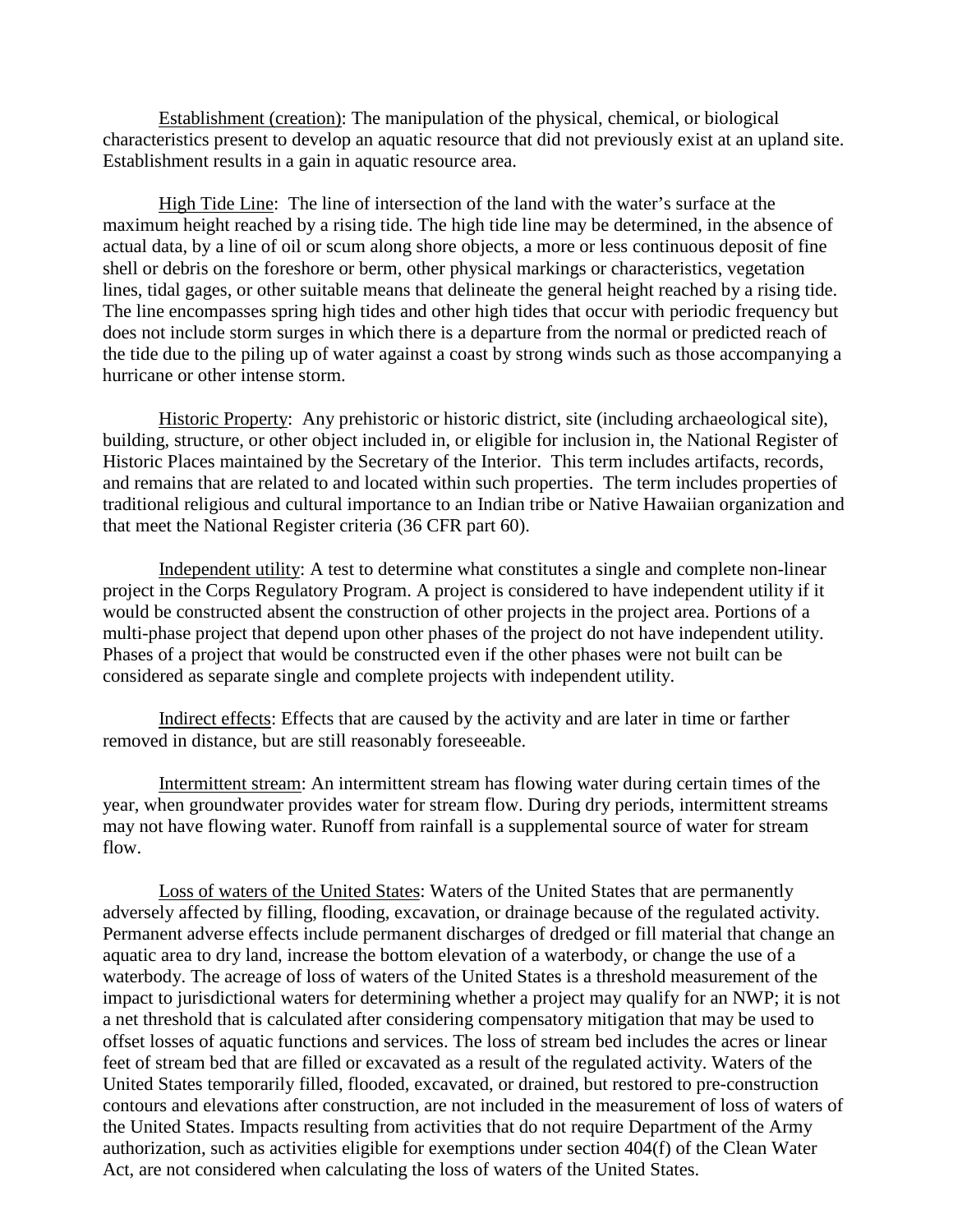Navigable waters: Waters subject to section 10 of the Rivers and Harbors Act of 1899. These waters are defined at 33 CFR part 329.

Non-tidal wetland: A non-tidal wetland is a wetland that is not subject to the ebb and flow of tidal waters. Non-tidal wetlands contiguous to tidal waters are located landward of the high tide line (i.e., spring high tide line).

Open water: For purposes of the NWPs, an open water is any area that in a year with normal patterns of precipitation has water flowing or standing above ground to the extent that an ordinary high water mark can be determined. Aquatic vegetation within the area of flowing or standing water is either non-emergent, sparse, or absent. Vegetated shallows are considered to be open waters. Examples of "open waters" include rivers, streams, lakes, and ponds.

Ordinary High Water Mark: An ordinary high water mark is a line on the shore established by the fluctuations of water and indicated by physical characteristics, or by other appropriate means that consider the characteristics of the surrounding areas.

Perennial stream: A perennial stream has flowing water year-round during a typical year. The water table is located above the stream bed for most of the year. Groundwater is the primary source of water for stream flow. Runoff from rainfall is a supplemental source of water for stream flow.

Practicable: Available and capable of being done after taking into consideration cost, existing technology, and logistics in light of overall project purposes.

Pre-construction notification: A request submitted by the project proponent to the Corps for confirmation that a particular activity is authorized by nationwide permit. The request may be a permit application, letter, or similar document that includes information about the proposed work and its anticipated environmental effects. Pre-construction notification may be required by the terms and conditions of a nationwide permit, or by regional conditions. A pre-construction notification may be voluntarily submitted in cases where pre-construction notification is not required and the project proponent wants confirmation that the activity is authorized by nationwide permit.

Preservation: The removal of a threat to, or preventing the decline of, aquatic resources by an action in or near those aquatic resources. This term includes activities commonly associated with the protection and maintenance of aquatic resources through the implementation of appropriate legal and physical mechanisms. Preservation does not result in a gain of aquatic resource area or functions.

Protected tribal resources: Those natural resources and properties of traditional or customary religious or cultural importance, either on or off Indian lands, retained by, or reserved by or for, Indian tribes through treaties, statutes, judicial decisions, or executive orders, including tribal trust resources.

Re-establishment: The manipulation of the physical, chemical, or biological characteristics of a site with the goal of returning natural/historic functions to a former aquatic resource. Reestablishment results in rebuilding a former aquatic resource and results in a gain in aquatic resource area and functions.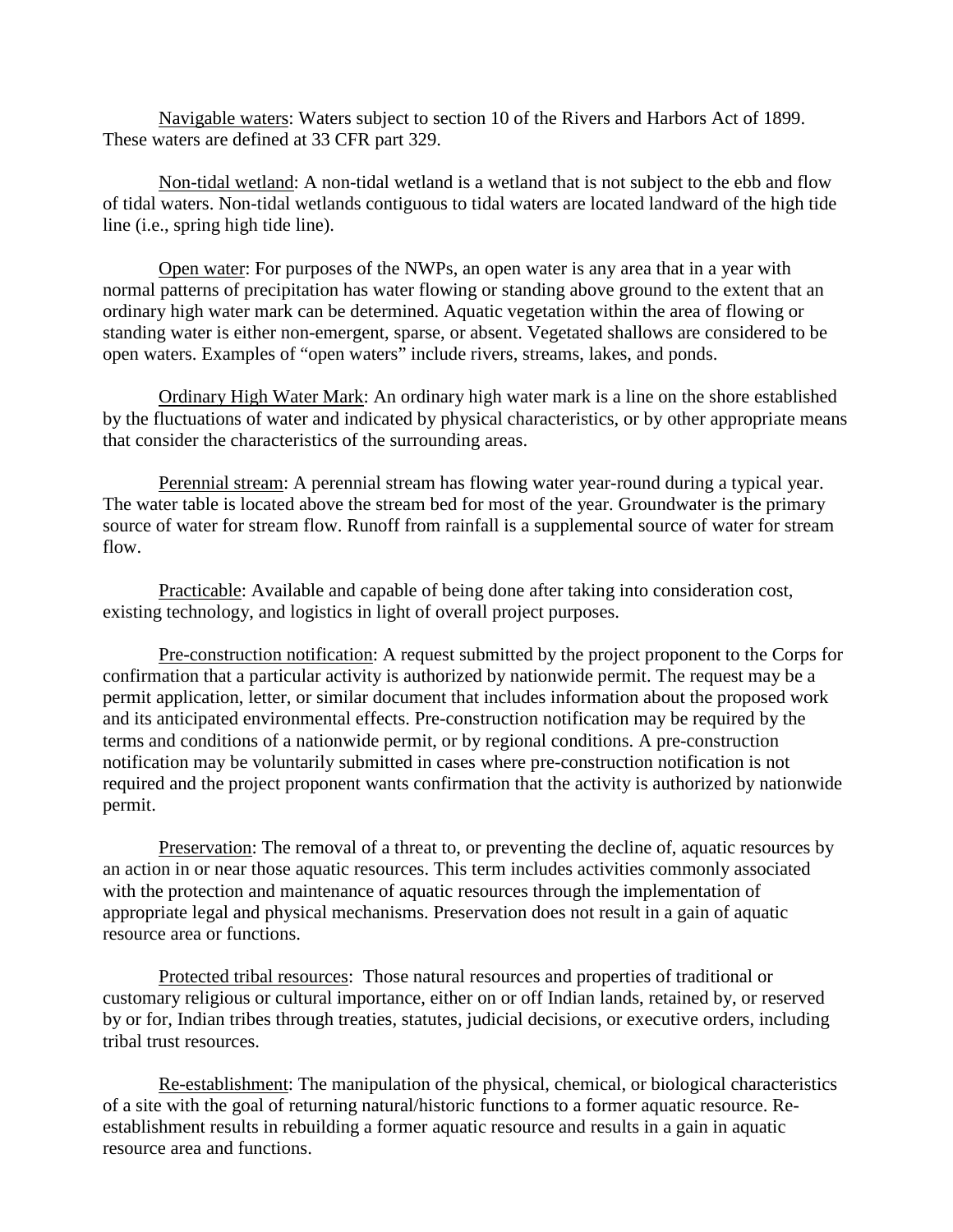Rehabilitation: The manipulation of the physical, chemical, or biological characteristics of a site with the goal of repairing natural/historic functions to a degraded aquatic resource. Rehabilitation results in a gain in aquatic resource function, but does not result in a gain in aquatic resource area.

Restoration: The manipulation of the physical, chemical, or biological characteristics of a site with the goal of returning natural/historic functions to a former or degraded aquatic resource. For the purpose of tracking net gains in aquatic resource area, restoration is divided into two categories: re-establishment and rehabilitation.

Riffle and pool complex: Riffle and pool complexes are special aquatic sites under the 404(b)(1) Guidelines. Riffle and pool complexes sometimes characterize steep gradient sections of streams. Such stream sections are recognizable by their hydraulic characteristics. The rapid movement of water over a course substrate in riffles results in a rough flow, a turbulent surface, and high dissolved oxygen levels in the water. Pools are deeper areas associated with riffles. A slower stream velocity, a streaming flow, a smooth surface, and a finer substrate characterize pools.

Riparian areas: Riparian areas are lands next to streams, lakes, and estuarine-marine shorelines. Riparian areas are transitional between terrestrial and aquatic ecosystems, through which surface and subsurface hydrology connects riverine, lacustrine, estuarine, and marine waters with their adjacent wetlands, non-wetland waters, or uplands. Riparian areas provide a variety of ecological functions and services and help improve or maintain local water quality. (See general condition 23.)

Shellfish seeding: The placement of shellfish seed and/or suitable substrate to increase shellfish production. Shellfish seed consists of immature individual shellfish or individual shellfish attached to shells or shell fragments (i.e., spat on shell). Suitable substrate may consist of shellfish shells, shell fragments, or other appropriate materials placed into waters for shellfish habitat.

Single and complete linear project: A linear project is a project constructed for the purpose of getting people, goods, or services from a point of origin to a terminal point, which often involves multiple crossings of one or more waterbodies at separate and distant locations. The term "single and complete project" is defined as that portion of the total linear project proposed or accomplished by one owner/developer or partnership or other association of owners/developers that includes all crossings of a single water of the United States (i.e., a single waterbody) at a specific location. For linear projects crossing a single or multiple waterbodies several times at separate and distant locations, each crossing is considered a single and complete project for purposes of NWP authorization. However, individual channels in a braided stream or river, or individual arms of a large, irregularly shaped wetland or lake, etc., are not separate waterbodies, and crossings of such features cannot be considered separately.

Single and complete non-linear project: For non-linear projects, the term "single and complete project" is defined at 33 CFR 330.2(i) as the total project proposed or accomplished by one owner/developer or partnership or other association of owners/developers. A single and complete non-linear project must have independent utility (see definition of "independent utility"). Single and complete non-linear projects may not be "piecemealed" to avoid the limits in an NWP authorization.

Stormwater management: Stormwater management is the mechanism for controlling stormwater runoff for the purposes of reducing downstream erosion, water quality degradation, and flooding and mitigating the adverse effects of changes in land use on the aquatic environment.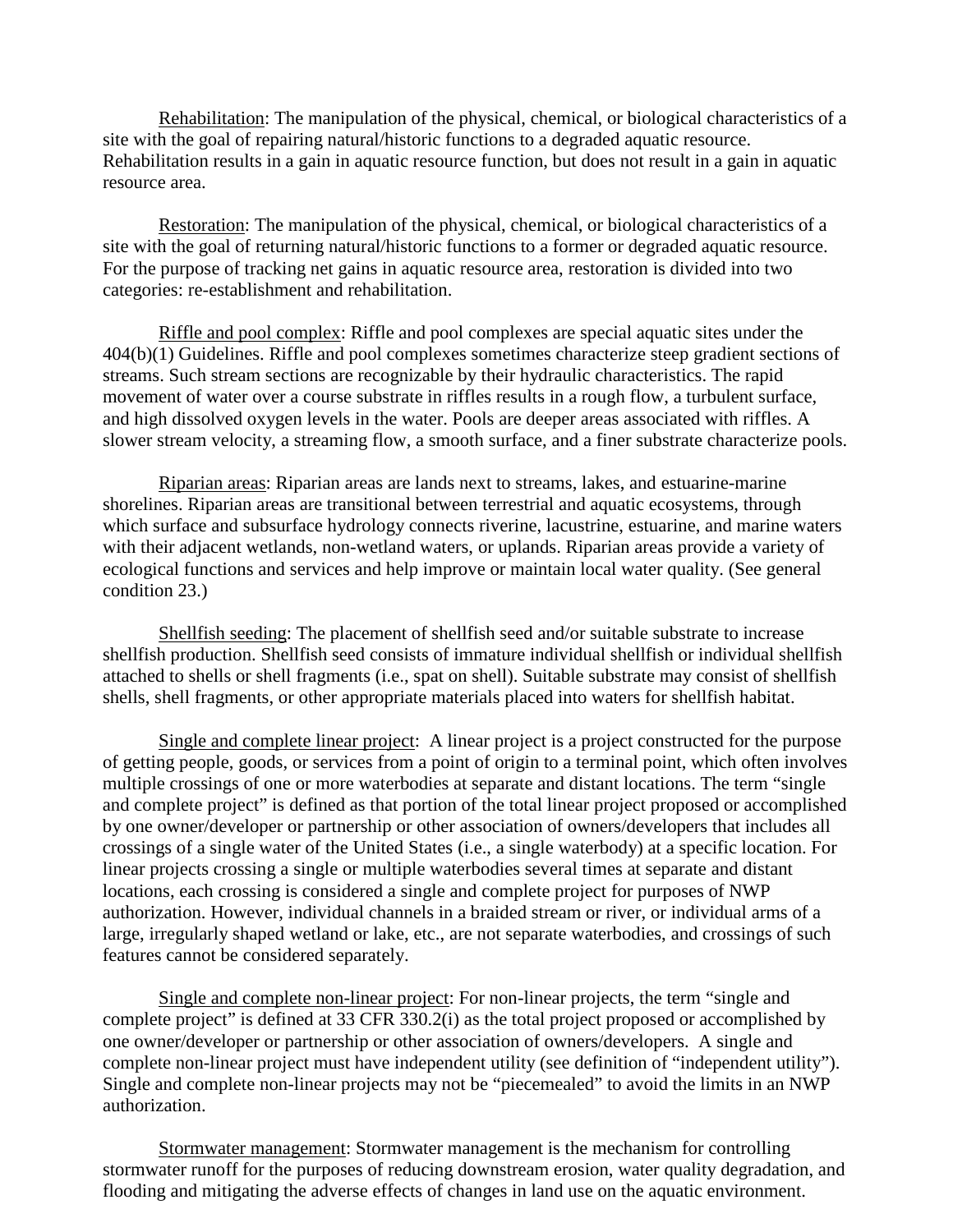Stormwater management facilities: Stormwater management facilities are those facilities, including but not limited to, stormwater retention and detention ponds and best management practices, which retain water for a period of time to control runoff and/or improve the quality (i.e., by reducing the concentration of nutrients, sediments, hazardous substances and other pollutants) of stormwater runoff.

Stream bed: The substrate of the stream channel between the ordinary high water marks. The substrate may be bedrock or inorganic particles that range in size from clay to boulders. Wetlands contiguous to the stream bed, but outside of the ordinary high water marks, are not considered part of the stream bed.

Stream channelization: The manipulation of a stream's course, condition, capacity, or location that causes more than minimal interruption of normal stream processes. A channelized stream remains a water of the United States.

Structure: An object that is arranged in a definite pattern of organization. Examples of structures include, without limitation, any pier, boat dock, boat ramp, wharf, dolphin, weir, boom, breakwater, bulkhead, revetment, riprap, jetty, artificial island, artificial reef, permanent mooring structure, power transmission line, permanently moored floating vessel, piling, aid to navigation, or any other manmade obstacle or obstruction.

Tidal wetland: A tidal wetland is a jurisdictional wetland that is inundated by tidal waters. Tidal waters rise and fall in a predictable and measurable rhythm or cycle due to the gravitational pulls of the moon and sun. Tidal waters end where the rise and fall of the water surface can no longer be practically measured in a predictable rhythm due to masking by other waters, wind, or other effects. Tidal wetlands are located channelward of the high tide line.

Tribal lands: Any lands title to which is either: 1) held in trust by the United States for the benefit of any Indian tribe or individual; or 2) held by any Indian tribe or individual subject to restrictions by the United States against alienation.

Tribal rights: Those rights legally accruing to a tribe or tribes by virtue of inherent sovereign authority, unextinguished aboriginal title, treaty, statute, judicial decisions, executive order or agreement, and that give rise to legally enforceable remedies.

Vegetated shallows: Vegetated shallows are special aquatic sites under the 404(b)(1) Guidelines. They are areas that are permanently inundated and under normal circumstances have rooted aquatic vegetation, such as seagrasses in marine and estuarine systems and a variety of vascular rooted plants in freshwater systems.

Waterbody: For purposes of the NWPs, a waterbody is a jurisdictional water of the United States. If a wetland is adjacent to a waterbody determined to be a water of the United States, that waterbody and any adjacent wetlands are considered together as a single aquatic unit (see 33 CFR  $328.4(c)(2)$ ). Examples of "waterbodies" include streams, rivers, lakes, ponds, and wetlands.

#### **ADDITIONALINFORMATION**

This nationwide permit is effective March 19, 2017, and expires on March 18, 2022.

Information about the U.S. Army Corps of Engineers regulatory program, including nationwide permits, may also be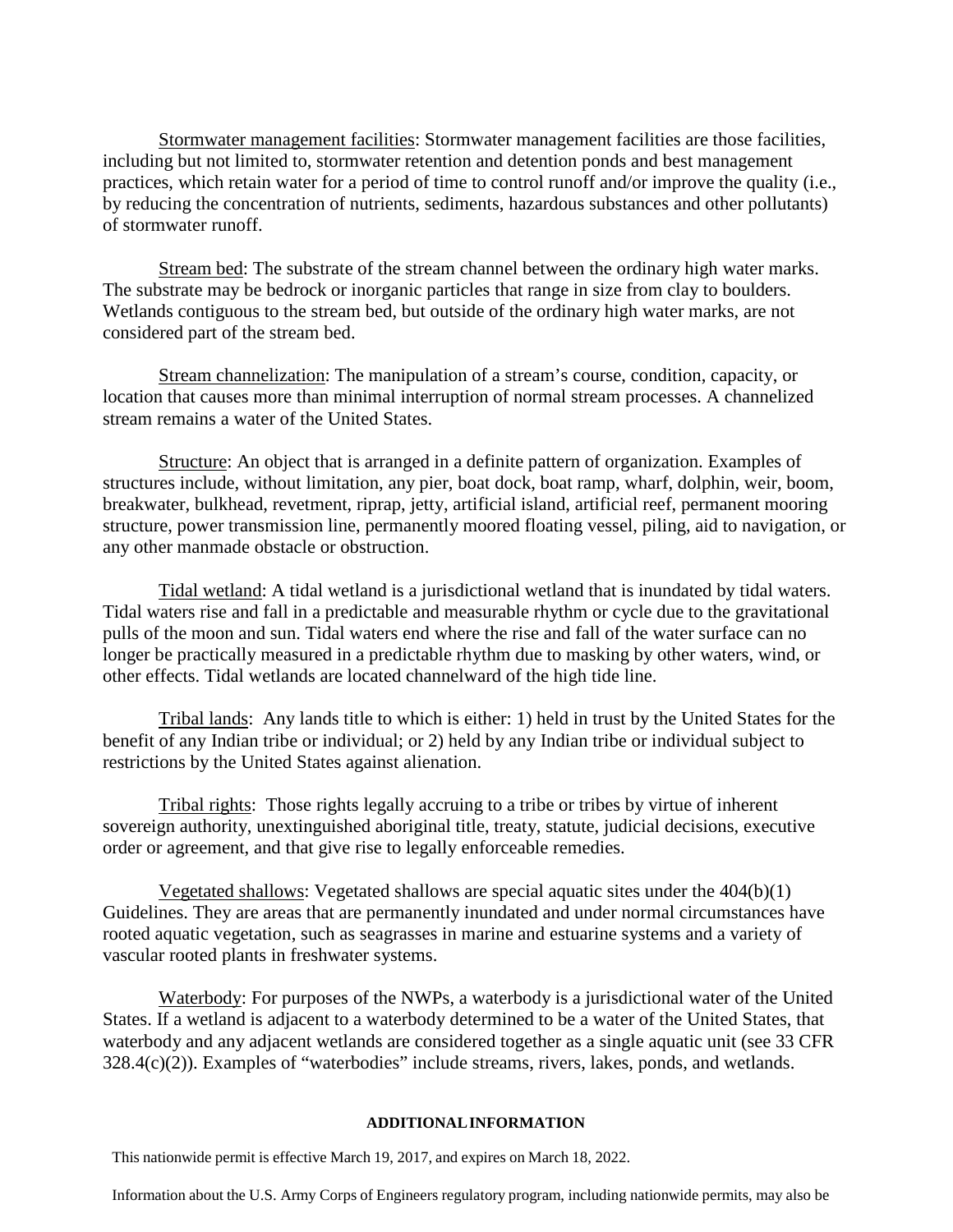found at<http://www.swf.usace.army.mil/Missions/Regulatory.aspx> and <http://www.usace.army.mil/Missions/CivilWorks/RegulatoryProgramandPermits.aspx>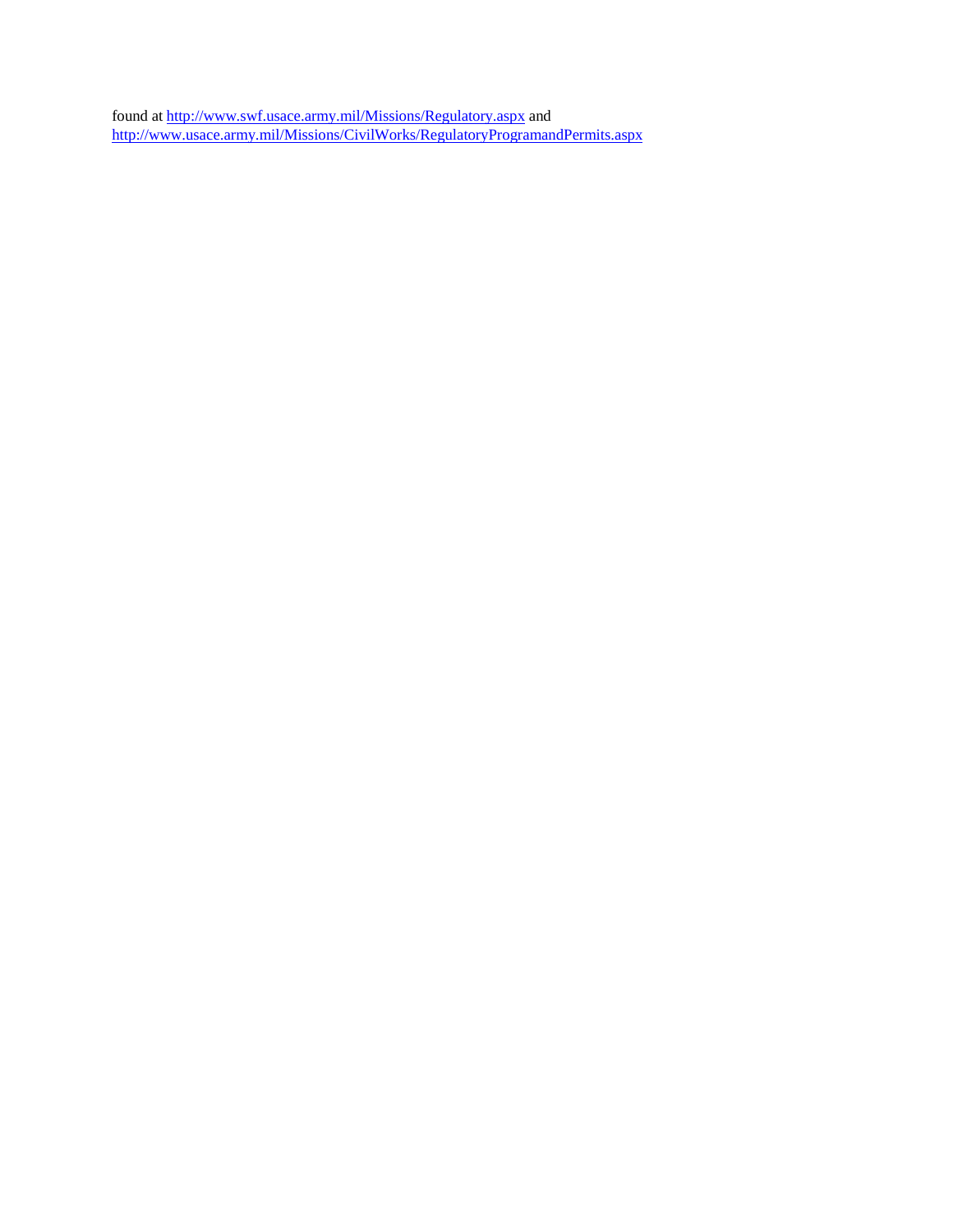# **2017 NATIONWIDE PERMIT (NWP) REGIONAL CONDITIONS FOR THE STATE OF TEXAS**

## **The following regional conditions apply within the entire State of Texas:**

1. For all discharges proposed for authorization under Nationwide Permits (NWP) 3, 6, 7, 12, 14, 18, 19, 21, 23, 25, 27, 29, 39, 40, 41, 42, 43, 44, 49, 51, and 52, into the following habitat types or specific areas, the applicant shall notify the appropriate District Engineer in accordance with the NWP General Condition 32, Pre-Construction Notification (PCN). The Corps of Engineers (Corps) will coordinate with the resource agencies as specified in NWP General Condition 32(d) (PCN). The habitat types or areas are:

a. Pitcher Plant Bogs: Wetlands typically characterized by an organic surface soil layer and include vegetation such as pitcher plants (*Sarracenia* spp.) and/or sundews (*Drosera* spp.).

b. Bald Cypress-Tupelo Swamps: Wetlands dominated by bald cypress (*Taxodium distichum*) and/or water tupelo (*Nyssa aquatic*).

2. For all activities proposed for authorization under any Nationwide Permit (NWP) at sites approved as compensatory mitigation sites (either permittee-responsible, mitigation bank and/or in-lieu fee) under Section 404 of the Clean Water Act and/or Section 10 of the Rivers and Harbors Act of 1899, the applicant shall notify the appropriate District Engineer in accordance with the NWP General Condition 32 - Pre-Construction Notification prior to commencing the activity.

3. For all activities proposed for authorization under NWP 16, the applicant shall notify the appropriate District Engineer in accordance with the NWP General Condition 32 (Pre-Construction Notification) and must obtain an individual water quality certification (WQC) from the TCEQ. Work cannot begin under NWP 16 until the applicant has received written approval from the Corps and WQC.

NOTE: For all activities proposing to use equipment that has operated or been stored in a water body on the Texas list of zebra mussel (*Dreissena polymorpha*) infected water bodies, equipment should be decontaminated prior to relocation in accordance with Texas Administrative Code, Title 31, Part 2, Chapter 57, Subchapter A. The following decontamination Best Management Practices (BMPs), as a minimum, are indicated:

a. Clean: Clean both the inside and outside of equipment and gear, by removing all plants, animals, and mud and thoroughly washing the equipment using a high pressure spray nozzle.

b. Drain: Drain all water from receptacles before leaving the area, including livewells, bilges, ballast, and engine cooling water on boats.

c. Dry: Allow time for your equipment to dry completely before relocating in other waters. Equipment should be dried prior to relocation. High temperature pressure washing (greater than or equal to 140F) or professional cleaning may be substituted for drying time.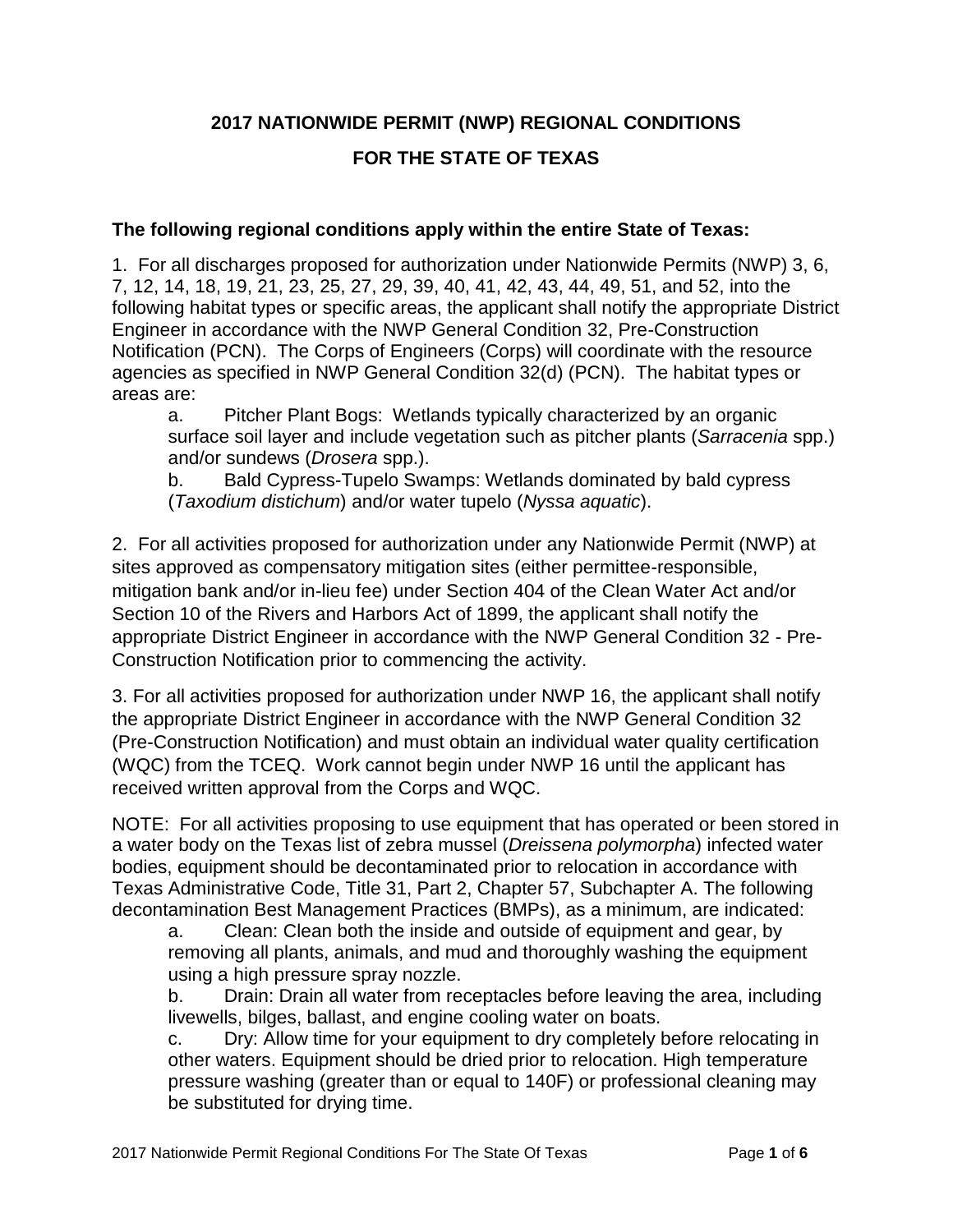# **The following regional condition only applies within the Albuquerque, Fort Worth, and Galveston Districts:**

4. For all activities proposed for authorization under Nationwide Permit (NWP) 12 that involve a discharge of fill material associated with mechanized land clearing of wetlands dominated by native woody shrubs, the applicant shall notify the appropriate District Engineer in accordance with the NWP General Condition 32 – Pre-Construction Notification prior to commencing the activity. For the purpose of this regional condition, a shrub dominated wetland is characterized by woody vegetation less than 3.0 inches in diameter at breast height but greater than 3.2 feet in height, which covers 20% or more of the area. Woody vines are not included.

# **The following regional conditions apply within the Albuquerque District.**

5. Nationwide Permit (NWP) 23 – Approved Categorical Exclusions. A pre-construction notification (PCN) to the District Engineer in accordance with General Condition 32 - PCN is required for all proposed activities under NWP 23.

6. Nationwide Permit (NWP) 27 – Aquatic Habitat Restoration, Establishment, and Enhancement Activities. For all proposed activities under NWP 27 that require preconstruction notification, a monitoring plan commensurate with the scale of the proposed restoration project and the potential for risk to the aquatic environment must be submitted to the Corps. (See "NWP 27 Guidelines" at http://www.spa.usace.army.mil/Missions/RegulatoryProgramandPermits/NWP.aspx).

7. Channelization. Nationwide Permit (NWP) General Condition 9 for Management of Water Flows is amended to add the following: Projects that would result in permanent channelization to previously un-channelized streams require pre-construction notification to the Albuquerque District Engineer in accordance with NWP General Condition 32 – Pre-Construction Notification.

8. Dredge and Fill Activities in Intermittent and Perennial Streams, and Special Aquatic Sites: For all activities subject to regulation under the Clean Water Act Section 404 in intermittent and perennial streams, and special aquatic sites (including wetlands, riffle and pool complexes, and sanctuaries and refuges), pre-construction notification (PCN) to the Albuquerque District Engineer is required in accordance with Nationwide Permit General Condition 32 - PCN.

9. Springs. For all discharges of dredged or fill material within 100 feet of the point of groundwater discharge of natural springs located in an aquatic resource, a preconstruction notification (PCN) is required to the Albuquerque District Engineer in accordance with Nationwide Permit General Condition 32 - PCN. A natural spring is defined as any location where ground water emanates from a point in the ground and has a defined surface water connection to another waters of the United States. For purposes of this regional condition, springs do not include seeps or other groundwater discharges which lack a defined surface water connection.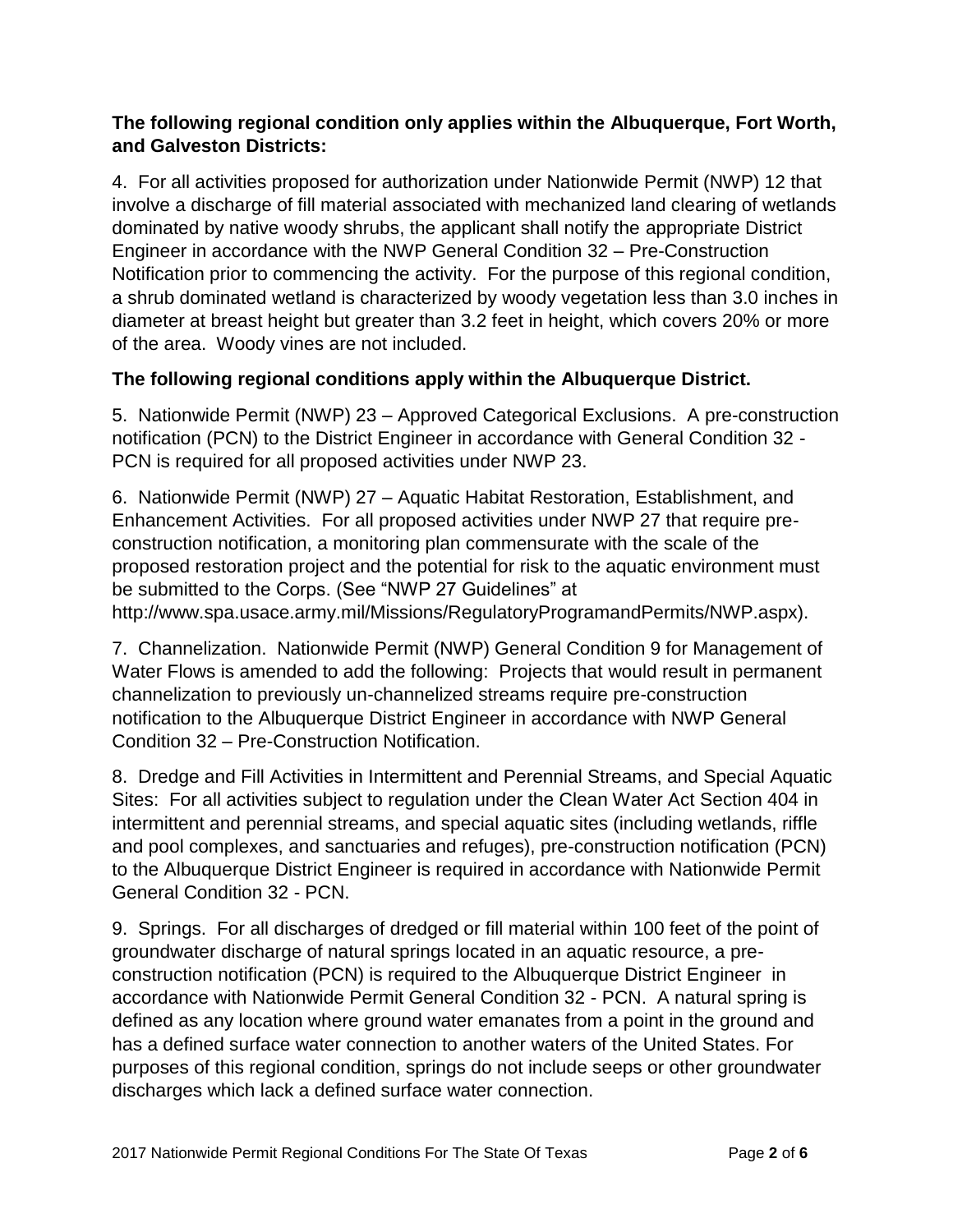10. Suitable Fill. Use of broken concrete as fill or bank stabilization material is prohibited unless the applicant demonstrates that its use is the only practicable material (with respect to cost, existing technology, and logistics). Any applicant who wishes to use broken concrete as bank stabilization must provide notification to the Albuquerque District Engineer in accordance with Nationwide Permit General Condition 32 - Pre-Construction Notification along with justification for such use. Use of broken concrete with rebar or used tires (loose or formed into bales) is prohibited in all waters of the United States.

# **The following regional conditions apply only within the Fort Worth District.**

11. For all discharges proposed for authorization under all Nationwide Permits (NWP) into the area of Caddo Lake within Texas that is designated as a "Wetland of International Importance" under the Ramsar Convention, the applicant shall notify the Fort Worth District Engineer in accordance with the NWP General Condition 32 – Pre-Construction Notification (PCN). The Fort Worth District will coordinate with the resource agencies as specified in NWP General Condition 32(d) - PCN.

12. Compensatory mitigation is generally required for losses of waters of the United States that exceed 1/10 acre and/or for all losses to streams that exceed 300 linear feet. Loss is defined in Section F of the Nationwide Permits (NWP). Mitigation thresholds are cumulative irrespective of aquatic resource type at each single and complete crossing. Compensatory mitigation requirements will be determined in accordance with the appropriate district standard operating procedures and processes. The applicant shall notify the Fort Worth District Engineer in accordance with the NWP General Condition 32 - Pre-Construction Notification prior to commencing the activity.

13. For all activities proposed for authorization under Nationwide Permits (NWP) 12, 14 and/or 33 that involve a temporary discharge of fill material into 1/2 acre or more of emergent wetland OR 1/10 acre of scrub-shrub/forested wetland, the applicant shall notify the Fort Worth District Engineer in accordance with the NWP General Condition 32 - Pre-Construction Notification prior to commencing the activity.

14. For all discharges proposed for authorization under Nationwide Permits (NWP) 51 and 52, the Fort Worth District will provide the pre-construction notification (PCN) to the U.S. Fish and Wildlife Service as specified in NWP General Condition 32(d)(2) - PCN for its review and comments.

# **The following regional conditions apply only within the Galveston District.**

15. No Nationwide Permits (NWP), except NWP 3, shall be used to authorize discharges into the habitat types or specific areas listed in paragraphs a through c, below. The applicant shall notify the Galveston District Engineer in accordance with the NWP General Condition 32 - Pre-Construction Notification prior to commencing the activity under NWP 3.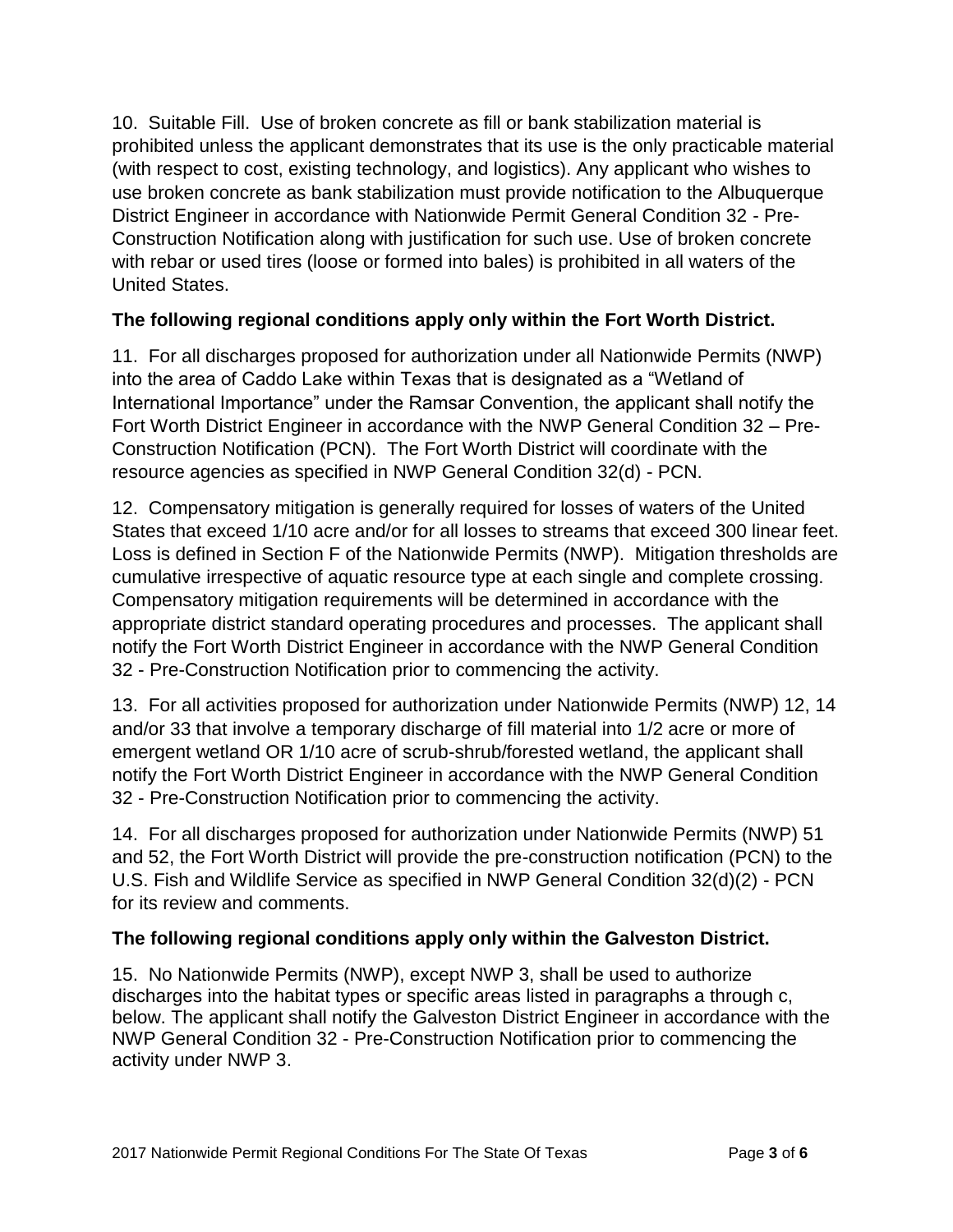a. Mangrove Marshes. For the purpose of this regional condition, Mangrove marshes are those waters of the United States that are dominated by mangroves (*Avicennia* spp., *Laguncuaria* spp., *Conocarpus* spp., and *Rhizophora* spp.). b. Coastal Dune Swales. For the purpose of this regional condition, coastal dune swales are wetlands and/or other waters of the United States located within the backshore and dune areas in the coastal zone of Texas. They are formed as depressions within and among multiple beach ridge barriers, dune complexes, or dune areas adjacent to beaches fronting tidal waters of the United States. c. Columbia Bottomlands. For the purpose of this regional condition, Columbia bottomlands are defined as waters of the United States that are dominated by bottomland hardwoods in the Lower Brazos and San Bernard River basins identified in the 1997 Memorandum of Agreement between the U.S. Environmental Protection Agency, U.S. Fish and Wildlife Service, Natural Resource Conservation Service, and Texas Parks and Wildlife Department for bottomland hardwoods in Brazoria County. (For further information, see [http://www.swg.usace.army.mil/Business-With-](http://www.swg.usace.army.mil/Business-With-Us/Regulatory/Permits/Nationwide-General-Permits/)[Us/Regulatory/Permits/Nationwide-General-Permits/\)](http://www.swg.usace.army.mil/Business-With-Us/Regulatory/Permits/Nationwide-General-Permits/)

16. A Compensatory Mitigation Plan is required for all special aquatic site losses, as defined in Section F of the Nationwide Permits (NWP), that exceed 1/10 acre and/or for all losses to streams that exceed 200 linear feet. Compensatory mitigation requirements will be determined in accordance with the appropriate district standard operating procedures and processes. The applicant shall notify the Galveston District Engineer in accordance with the NWP General Condition 32 - Pre-Construction Notification prior to commencing the activity.

17. For all seismic testing activities proposed for authorization under Nationwide Permit (NWP) 6, the applicant shall notify the Galveston District Engineer in accordance with the NWP General Condition 32 - Pre-Construction Notification (PCN). The PCN must state the time period for which the temporary fill is proposed, and must include a restoration plan for the special aquatic sites. For seismic testing under NWP 6 within the Cowardin Marine System, Subtidal Subsystem; as defined by the U.S. Fish and Wildlife Service, Classification of Wetlands and Deepwater Habitats of the United States, December 1979/Reprinted 1992, the Corps will coordinate with the resource agencies in accordance with NWP General Condition 32(d) - PCN.

18. For all activities proposed under Nationwide Permits (NWP) 10 and 11 located in vegetated shallows and coral reefs; as defined by 40 CFR 230.43 and 230.44 respectively, the applicant shall notify the Galveston District Engineer in accordance with the NWP General Condition 32 - Pre-Construction Notification. Examples include, but are not limited to: seagrass beds, oyster reefs, and coral reefs.

19. Nationwide Permit 12 shall not be used to authorize discharges within 500 feet of vegetated shallows and coral reefs; as defined by 40 CFR 230.43 and 230.44 respectively. Examples include, but are not limited to: seagrass beds, oyster reefs, and coral reefs.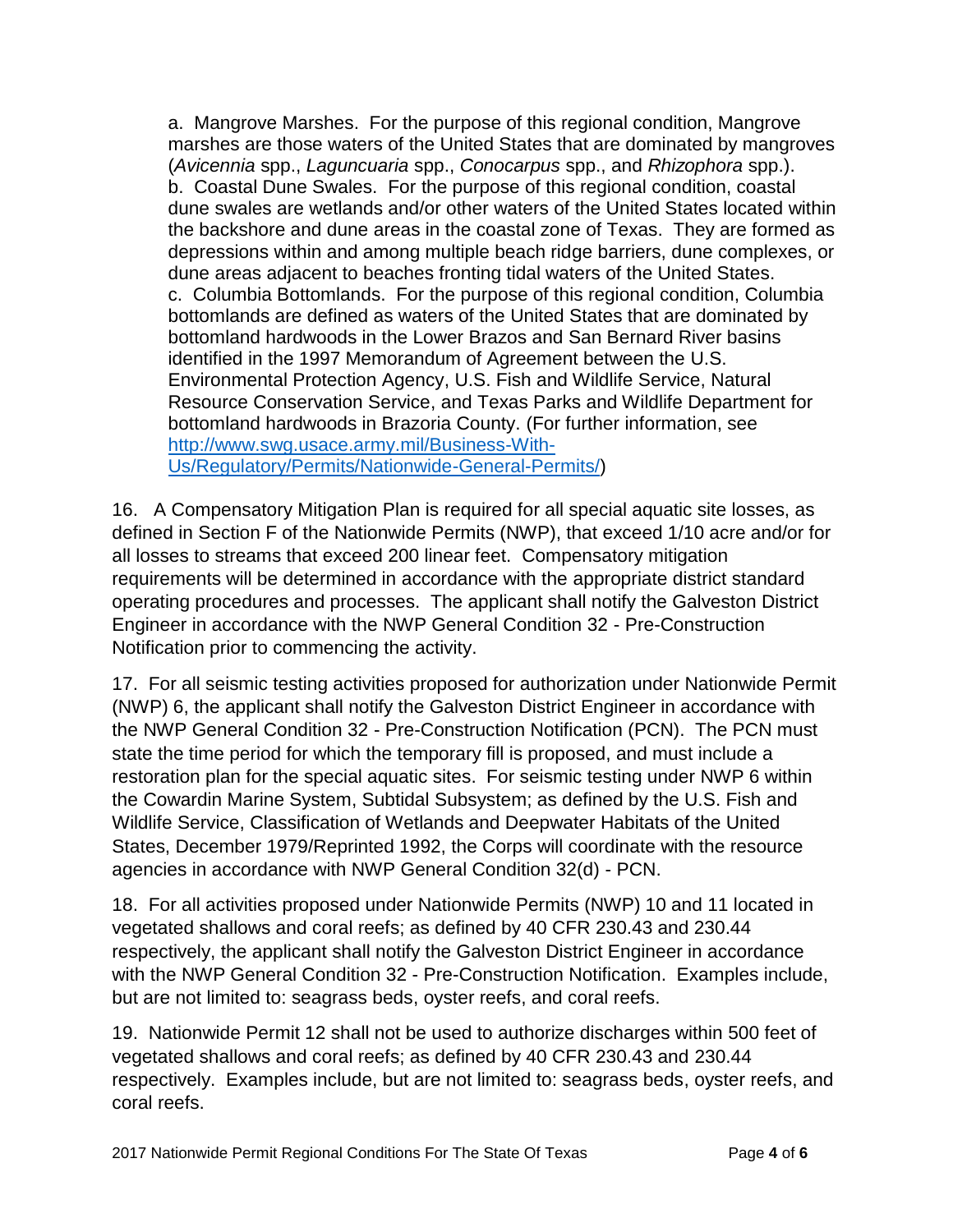20. For all activities proposed for authorization under Nationwide Permit 12 that involve underground placement below a non-navigable river bed and/or perennial stream bed there shall a minimum cover of 48 inches (1,219 millimeters) of soil below the river and/or perennial stream thalweg.

21. For all discharges and work proposed below the high tide line under Nationwide Permits (NWP) 14 and 18, the applicant shall notify the Galveston District Engineer in accordance with the NWP General Condition 32 - Pre-Construction Notification (PCN). The Galveston District will coordinate with the resource agencies in accordance with NWP General Condition 32(d) - PCN.

22. For all activities proposed for authorization under Nationwide Permit (NWP) 33 the applicant shall notify the Galveston District Engineer in accordance with the NWP General Condition 32 – Pre-Construction Notification (PCN). The PCN must include a restoration plan showing how all temporary fills and structures will be removed and the area restored to pre-project conditions. Activities causing the temporary loss, as defined in Section F of the NWPs, of more than 0.5 acres of tidal waters and/or 200 linear feet of stream will be coordinated with the agencies in accordance with NWP General Condition 32(d) - PCN.

23. No Nationwide Permits (NWP), except NWPs 3, 16, 20, 22, 37, shall be used to authorize discharges, structures, and/or fill within the standard setback and high hazard zones of the Sabine-Neches Waterway as defined in the Standard Operating Procedure - Permit Setbacks along the Sabine-Neches Waterway. The applicant shall notify the Galveston District Engineer in accordance with NWP General Condition 32 - Pre-Construction Notification for all discharge, structures and/or work in medium hazard zones and all NWP 3 applications within the standard setback and high hazard zones of the Sabine-Neches Waterway.

24. No Nationwide Permits (NWP), except 20, 22, and 37, shall be used to authorize discharges, structures, and/or fill within the standard setback exemptions of the Gulf Intracoastal Waterway as defined in the Standard Operating Procedure- Department of the Army Permit Evaluation Setbacks along the Gulf Intracoastal Waterway. The applicant shall notify the Galveston District Engineer in accordance with NWP General Condition 32 (Pre-Construction Notification) for all discharges, structures and/or work within the standard setback, shoreward of the standard setback, and/or standard setback exemption zones.

25. The use of Nationwide Permits in the San Jacinto River Waste Pits Area of Concern are revoked. (For further information, see [http://www.swg.usace.army.mil/Business-With-Us/Regulatory/Permits/Nationwide-](http://www.swg.usace.army.mil/Business-With-Us/Regulatory/Permits/Nationwide-General-Permits/)[General-Permits/\)](http://www.swg.usace.army.mil/Business-With-Us/Regulatory/Permits/Nationwide-General-Permits/)

26. The use of Nationwide Permits 51 and 52 are revoked within the Galveston District boundaries.